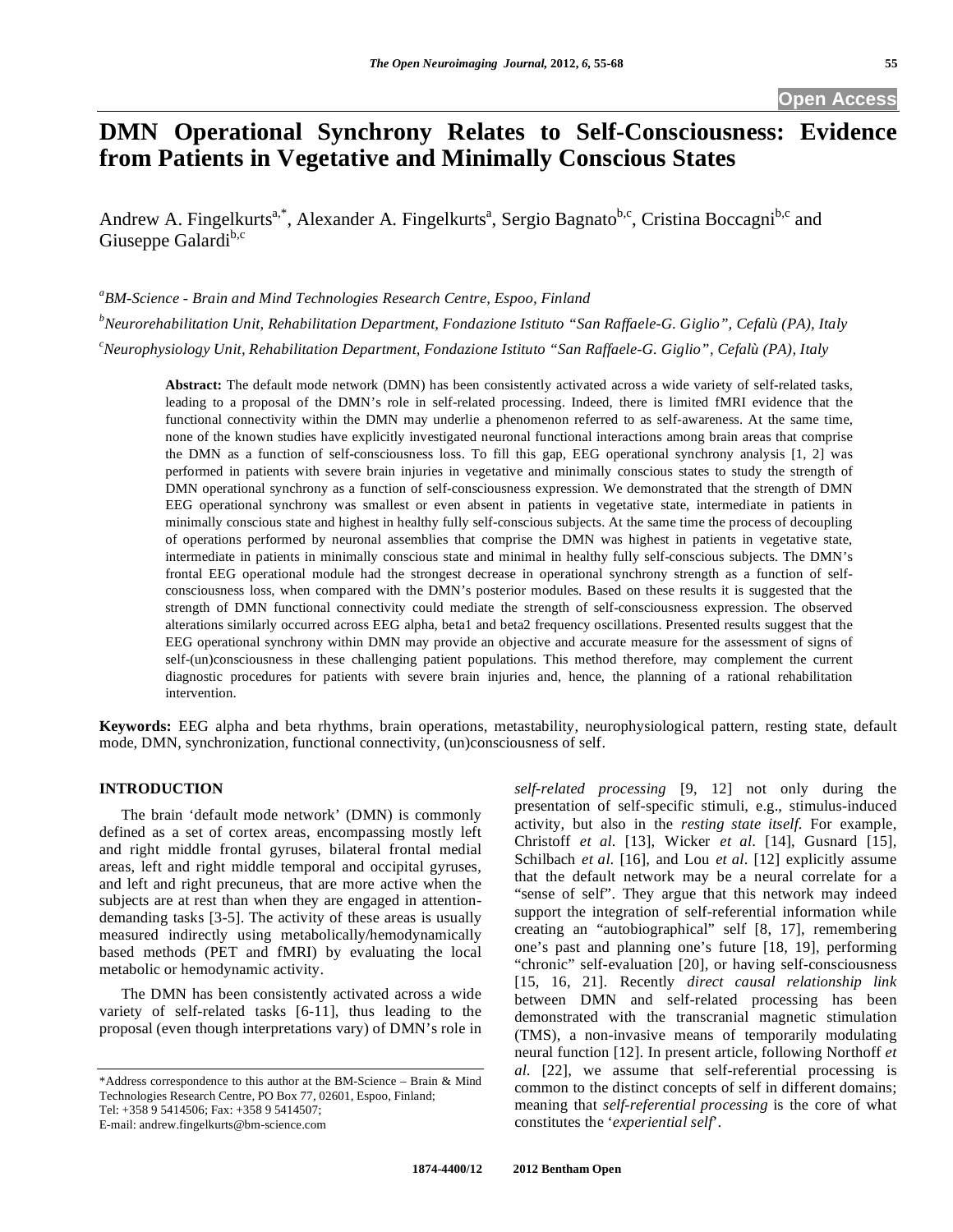

# **Analitical model of Consciousness**

**Fig. (1). Schematic Illustration of the Analytical Model of Consciousness.** On the horizontal plane, conscious states and related with them cognitive functions, as well as vigilance states are plotted. On the vertical plane, normal conscious state, minimally conscious state and unconscious (vegetative) state conditions are presented. Arrows indicate a decrease in the expression of conscious states and related with them cognitive functions from normal, to minimal and to unconscious conditions. Vigilance is supposed to be nearly identical in all three conditions. Therefore, within this analytical model, conscious expression could be reliably dissociated from the vigilance. However, it is clear from the graph that the expression of consciousness and the related with it conscious cognitive functions/operations could not be disentangled. This is a limitation of such a model. Figure is modified from [41].

1

 It is now widely recognized that in the absence of a full understanding of *neural correlates* of self-consciousness, it remains difficult to interpret functional imaging data in subjects as proof or disproof of their conscious experience [23]. Recently it has been shown [24] that DMN could be reliably identified by electroencephalogram (EEG) operational connectivity analysis in healthy volunteers. Based on the analysis performed, authors suggested that DMN has a specific functional connotation – it could serve as neurophysiologic basis for self-processing operations, namely first-person perspective taking and an experience of agency [16, 25]. This suggestion is compatible with the fact that both functionally connected DMN and self-awareness are persistently present through wakefulness during rest, cognitive tasks [24] and sleep (during dreaming) in healthy subjects [26, 27].

 In spite of the fact that the DMN is rapidly becoming the central theme in contemporary human neuroscience, the number of studies in this area using EEG methodology is still disproportionally small. EEG studies are important since they help to refute claims that DMN observations constitute an epiphenomenon of non-neuronal origin [28]. Moreover these studies hold the potential to advance our understanding of the neural correlates and mechanisms of the DMN, because, in contrast to metabolic/hemodynamic methods, EEG is a direct measure of electric current within masses of neuronal cell assemblies [29, 30]. Recent simultaneous EEG and fMRI studies have been shown that BOLD resting state networks (including DMN) are indeed associated with spontaneous EEG activity [31, 32]. Additionally, only the EEG (and magnetoencephalogram; MEG) provides a satisfactory temporal scale for accessing the dynamic

evolution of brain activity associated with cognitive and conscious processes in healthy and diseased states [33-35]. Indeed, by treating the brain as a dynamic system from which we are able to observe certain physiological parameters over time [36] and since it has been suggested that transient synchronization of neuronal systems is essential for brain operation and conscious performance [35- 39], a temporal resolution in the order of milliseconds is of special interest [40].

# **AIM OF THE STUDY AND HYPOTHESIS**

 In our previous study [24] the relation of EEG operational synchrony within the DMN and expression of self-consciousness was not studied explicitly. To make the suggested statement about putative relation of DMN and self-consciousness stronger, further work was needed to experimentally demonstrate that EEG operational synchrony within DMN structures is weakened or even lost in circumstances when self-awareness expression was also weakened or lost. One approach to do so is to study patients who have disturbances of the self as a result of general anesthesia or brain damage.

 Patients with severe brain injuries offer a unique opportunity to study the neural basis of self- (un)consciousness due to the fact that impairment in awareness of self (as well as of environment) is dissociated in such patients from preserved and stable wakefulness<sup>1</sup> (see Fig. **1**). On the contrary, in patients under general anesthesia

<sup>1</sup> About additional advantages and some limitations of such experimental model see Footnote 1 in [41].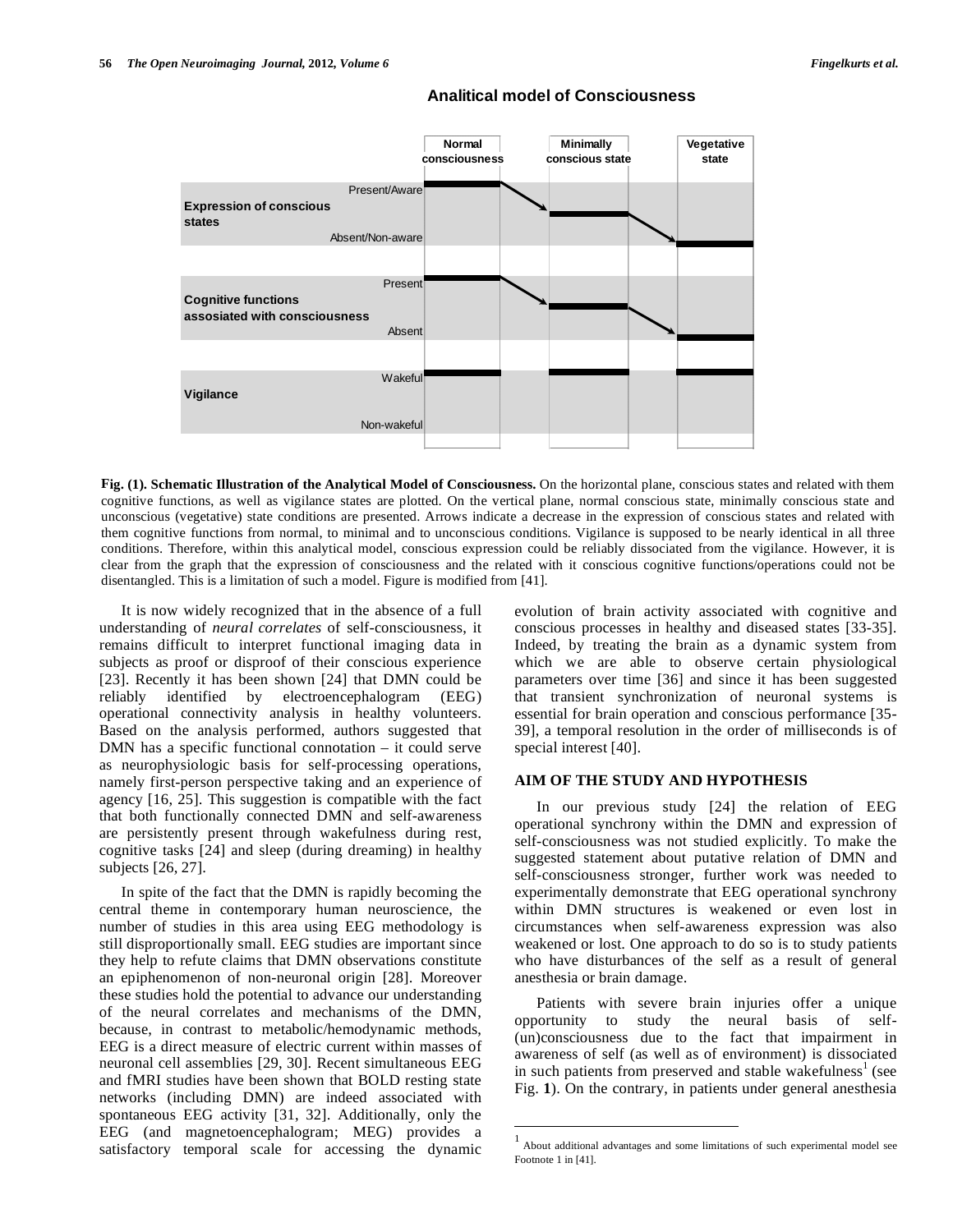it is not possible to disentangle impairment in awareness from impairment in arousal [42]. Awareness is the hallmark of *phenomenal consciousness*, which refers to a higher level of organization in the brain [26]; it captures all immediate and undeniable (from the first-person perspective) phenomena of subjective experiences (concerning self, hearing, seeing, touching, feeling, embodiment, moving, and thinking) that present to a person right here (subjective space) and right now (subjective present) [43]. It is thought that consciousness is an emergent phenomenon of coherent dynamic binding of operations performed by multiple neuronal assemblies organized within nested hierarchical brain architecture (for a detailed review and discussion see [43]).

 Therefore the aim of the present study was to investigate the *strength* of DMN EEG connectivity during resting state in patients who are in vegetative state (VS) and minimally conscious state (MCS) and compare it to DMN resting state EEG connectivity in healthy subjects. Specifically we hypothesized that if DMN is the direct neural correlate of self-awareness as it is currently belived (for the review see [22, 24, 25]), the decrease of EEG DMN connectivity strength should parallel the decrease of *expression of selfconsciousness* in non- or minimally communicative patients with severe brain injuries, as assessed by standardized Level of Cognitive Functioning (LCF) scale [44] and be different between patients with disorders of consciousness and healthy subjects. Furthermore, we expected a particularly strong link between the expression of self-consciousness and connectivity in the frontal pole of DMN, which is reported to play a central role in self-referential processing [11, 45-49], and providing a critical self-related context (experience of agency and point of view) for all human behaviors and activities [24].

 To the best of our knowledge the present electrophysiological study is the first EEG DMN connectivity study in patients with severe brain injuries. At the same time, using fMRI analysis it has already been shown that DMN functional connectivity is absent in brain death [50], is extremely low in VS patients [50, 51] and is slightly decreased in MCS patients [50] when compared to healthy subjects.

# **METHODS**

## **Subjects**

 The current study was based on the cohort of subjects (patients and healthy volunteers) participating in our previous investigation [41]. There were 21 non- or minimally communicative patients with severe brain injuries suffering from different consciousness disorders, admitted in Neurorehabilitation Unit at the Fondazione Istituto "San Raffaele - G. Giglio" to carry out an intensive neurorehabilitation program.

 Upon admission all patients were submitted to a thorough and comprehensive clinical neurological examination. The diagnosis of VS and MCS was made according to currently accepted diagnostic criteria [52-54]. Additionally, the Levels of Cognitive Functioning (LCF) score [44] was assessed on the day of admission and three days later when the EEG was registered. We choose to use the LCF scale instead of the Glasgow Outcome Scale (GOS) [55], the Glasgow Coma Scale [56] or the JFK Coma Recovery Scale [57], because

LCF evaluates not only behavioral patterns, but cognitive functions also (which are closer related to consciousness than behavioral patterns), and LCF has been found better related with the presence of EEG abnormalities in patients with disorders of consciousness in previous studies [58, 59]. The LCF scale has different grades ranging from 1 to 8  $(1$ patient does not respond to external stimuli and/or command; 8 – patient is self-oriented and responds to the environment, but abstract reasoning abilities are decreased relative to premorbid levels).

 Based on the strict adherence to the aforesaid diagnostic criteria 14 of the patients (mean age  $42.9 \pm 20$  years) were classified as being in a vegetative state (VS) and the remaining 7 patients (mean age  $48.7 \pm 19.8$  years) were classified as being in a minimally conscious state (MCS). Patients in VS had a LCF score of 1 or 2 while patients in MCS had a LCF score of 3. In order to reduce the variability of clinical evaluation, LCF scores were assigned in all patients only if they were unchanged for the day of admission and the day of EEG registration (three days later); otherwise, patients were excluded from the study. Other exclusion criteria for the patients comprised (a) any acute comorbidity or unstable vital signs; (b) obvious communicating or obstructive hydrocephalus; (c) a history of neurological disease before admission; (d) severe spasticity (causing constant EMG artifacts). Inclusion criteria for the patients included (a) confirmation of diagnosis of VS or MCS according to the clinical definitions [52, 53, 60]; (b) LCF  $= 1-2$  for VS and 3 for MCS patients; (c) no more than 3 months after acute brain event onset; and (d) first-ever acute brain event.

 The control group was age matched and consisted of drug-free, healthy volunteers of both sexes ( $N = 5$ , mean age  $33.2 \pm 5.3$  years). Before inclusion, the control subjects underwent a medical examination. Control subjects had no significant medical illnesses, were free from psychotropic medication, and none had a history of psychiatric and neurological disorders.

 The study was approved by the local institutional Ethics Committee, and complies with Good Medical Practice. Informed and overt consent of subjects' legal representatives, in line with the Code of Ethics of the World Medical Association (Declaration of Helsinki) and standards established by the Fondazione Istituto "San Raffaele - G. Giglio" Review Board were acquired. The use of the data was authorized by means of written informed consent of the subjects (controls) or caregivers (VS and MCS patients).

## **EEG Recording**

 Spontaneous electrical brain activity was recorded with a 21-channel EEG data acquisition system (Neuropack electroencephalograph; Nihon Kohden, Tokyo, Japan). EEG data were collected (cephalic reference – mean of the signals from  $C_3$  and  $C_4$  electrodes; 0.5–70 Hz bandpass; 200 Hz sampling rate; around 30 min for patients and 5 min for controls) in subjects during a waking resting state (eyesclosed) from 19 electrodes positioned according to the International 10–20 system (i.e.  $O_1$ ,  $O_2$ ,  $P_3$ ,  $P_4$ ,  $P_7$ ,  $T_5$ ,  $T_6$ ,  $C_3$ ,  $C_4$ ,  $C_2$ ,  $T_3$ ,  $T_4$ ,  $F_3$ ,  $F_4$ ,  $F_5$ ,  $F_7$ ,  $F_8$ ,  $F_9$ ,  $F_9$ ). The impedance of recording electrodes was monitored for each subject and was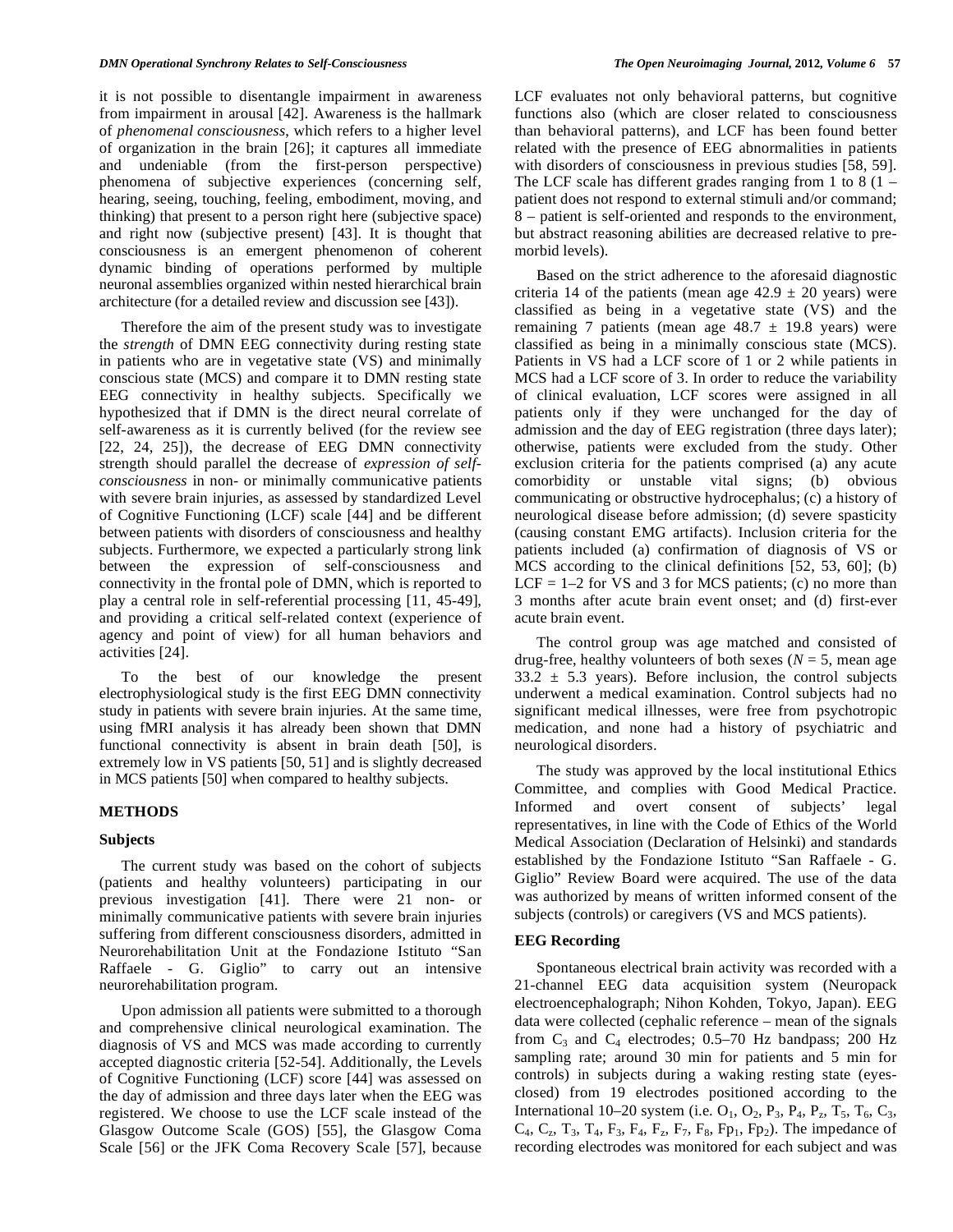always below 5 k $\Omega$ . To monitor eye movements, an electrooculogram (0.5–70 Hz bandpass) was also collected.

 The EEG recordings were performed late morning for all subjects. The control subjects and patients were requested to be relaxed and engaged in no specific mental activity during EEG recording. EEG recordings in patients were started in all cases only if patients spontaneously had their eyes open, the eyelids were then closed by hand. The eyes were closed by hand all the time until the end of EEG registration. At the end of the recordings all patients opened their eyes spontaneously thus suggesting that the level of vigilance (i.e. capability to open eyes) was unchanged compared to the onset of the EEG. In order to keep a constant level of vigilance, an experimenter monitored subject's and patient's EEG traces in real time, looking for signs of drowsiness and sleep onset (increase of "tonic" theta rhythms, K complexes and sleep spindles; behavior in control subjects). The presence of an adequate EEG signal was determined by visual inspection of the raw signal on the computer screen. Even though it may be difficult to assess precisely the level of vigilance in patients in VS, preserved sleep patterns may be observed in the majority of patients in VS (for review see [61]).

#### **EEG-Signal Data Preprocessing**

 The presence of an adequate EEG signal was determined by visually checking each raw signal. Epochs containing artefacts due to eye movements, eyes opening, significant muscle activity, and movements on EEG channels were marked and then automatically rejected from further analysis.

 A full EEG stream for each subject *free from any artifacts* was fragmented into consecutive epochs of 1 min. Therefore the "NORM" group (healthy subjects) has 18 onemin EEGs, "MCS" group (patients in minimally conscious state) has 87 one-min EEGs and "VS" group (patients in vegetative state) has 137 one-min EEGs. Further data processing was performed separately for each 1-minute portion of the signal within each group. Due to the technical requirements of the tools used to process the data, EEGs were re-sampled to 128 Hz. This procedure should not affect the results since 128 Hz sampling rate meets the Nyquist Criterion [62] of a sample rate greater than twice the maximum input frequency for the alpha and beta activity and is sufficient to avoid aliasing and preserve all the information about alpha and beta activity in the input signal. This method was considered sufficient since the sampling rate of the source signals was significantly higher than required.

 After re-sampling and prior to further processing procedures, each EEG signal was bandpass-filtered (Butterworth filter of the sixth order) in the alpha (7–13 Hz), beta1 (15–25 Hz) and beta2 (25–30 Hz) frequency bands. Phase shifts were eliminated by forward and backward filtering.

 The alpha and beta frequency bands were chosen for several reasons. First, it has been demonstrated that the DMN has significant positive correlation with alpha and beta rhythms [63-65]. Second, in our previous study [41], among five EEG frequency bands (delta, theta, alpha, beta1 and beta2) only alpha, beta1 and beta2 rhythms have shown behavior consistent with the *analytical consciousness model*  *proposed* in Fingelkurts *et al*. [66]. According to this model (Fig. **1**) the features of EEG which are responsible for the subjective (un)awareness of self and environment should satisfy one of the following rules: (a) NORM  $\geq MCS > VS$ (for awareness) or (b) NORM  $\leq$  MCS  $\lt$  VS (for unawareness). Third, administration of different type of anesthetics (thiopental, propofol, etomidate, sevoflurane, ketamine) demonstrated considerable decrease only in alpha and beta EEG frequencies at the moment of loss of consciousness or shortly after it [67, 68]. The emergence from unconsciousness was characterized by the opposite EEG effect in the same frequencies.

 Additionally, for the purposes of the present study it is important that alpha activity (a) is expected to play a leading part in organization of conscious interactions (specifically human – from the first point of view) with the environment [69], (b) is correlated with conscious awareness  $[70]$  and  $(c)$ is highly correlated with mind wondering and spontaneous self-referential thoughts [71]. Beta activity, on the other hand, plays a crucial role in "internal" attention [72, 73], is related to self sensory-motor processing and is strongly correlated with conscious mentation (as opposed to mental automation) [74-76], and is particularly important for the maintenance of a conscious audio-visual image [77].

## **A Brief Introduction to Operational Architectonics (OA) Methodology**

 To address the aims of the present study we need to estimate the strength of EEG functional (operational) connectivity within DMN in MCS and VS patients and then compare it with the NORM group. In the past several years there has been an explosion of interest in the tools that can be used to study brain connectivity (for a review see [78, 79]). Even though these tools borrow complex methodologies and conceptual frameworks from physics, mathematics, and engineering, none of them possess adequate conceptual power to address the subject of consciousness, because they are not motivated by the theories of consciousness<sup>2</sup>. This is why we applied an Operational Architectonics (OA) methodology [1, 2] to EEG analysis in order to estimate the spatio-temporal patterns of *operationally connected* cortical areas. Among the different methodological strategies adopted to study and describe consciousness expression and interrelation within the complexity of brain activity, the OA framework has an advantage because of its compromise between mathematical simplicity, neurophysiological accuracy, and cognitive and phenomenal plausibility [82-84]. The OA framework studies a nested hierarchical architecture of brain operations with an explicit role for consciousness (for a detailed analysis see [43]). Accurate analysis of the complex structure and hierarchical architecture of EEG signals reveals the existence of a particular operational space–time which literally resides within the brain's internal physical space–time and is functionally isomorphic to the phenomenal space–time [43]. As we proposed elsewhere

1

 $2$  Indeed, as it has been stressed by Kotchoubey and Lang [80], "diagnostics of consciousness should be based on a foundation other than everyday intuition, and this can only be a sound theory of neural correlates of consciousness (NCC), or, lacking such a theory, at least a plausible theoretical approach". For a similar view see Tononi [81] who stated that "it is important to complement clinical and experimental investigations with a theoretical approach aiming at understanding consciousness what it is and how it can be generated — at a fundamental level (…)".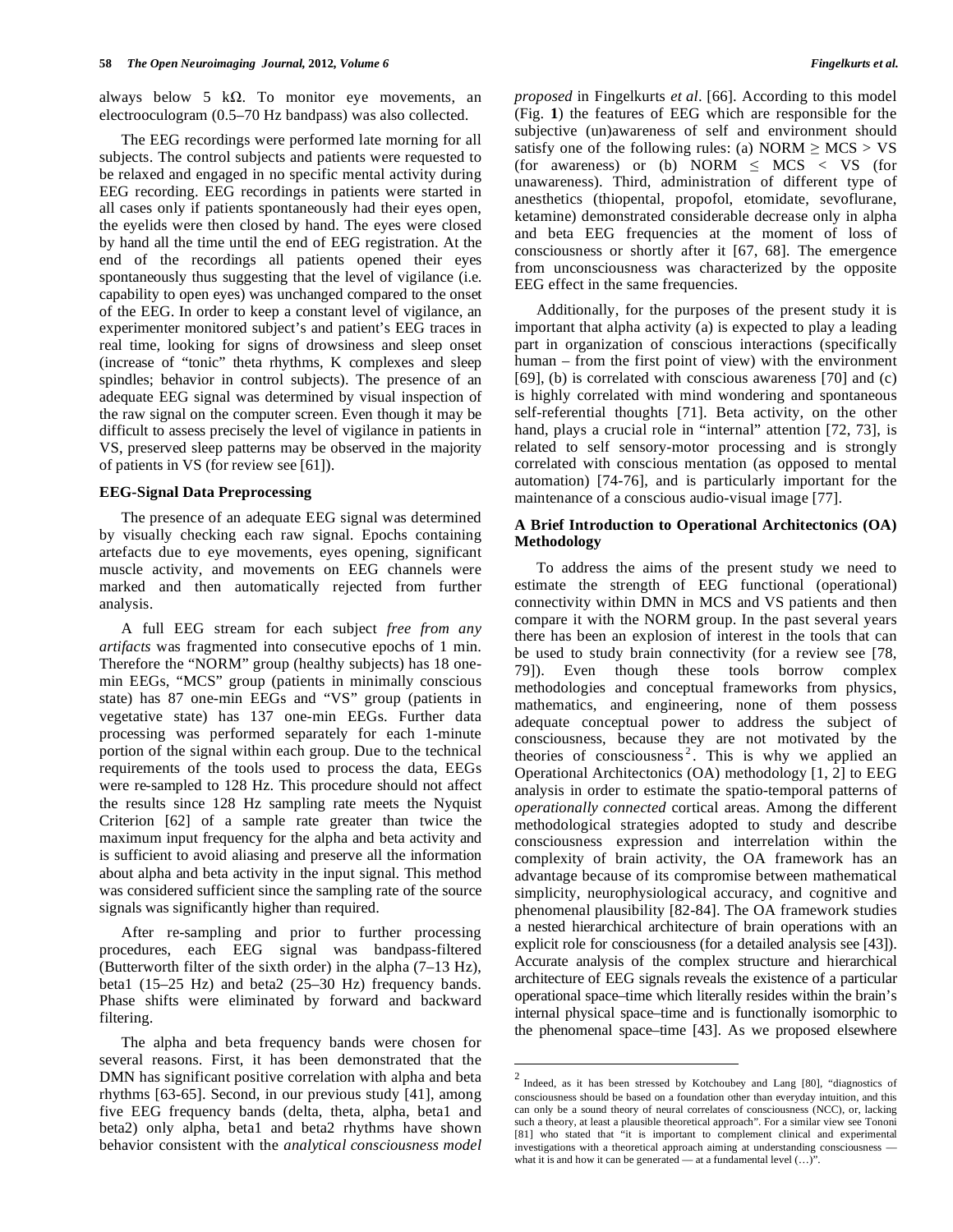[41], such operational space–time could constitute the neurophysiological basis of mind phenomenal (subjective) architecture (for a similar view see [85]).

 The approach to study coordinated activity between different brain areas which is utilized within the OA framework is very different from conventional methods (such as coherence, phase synchrony, and others; see [79] for comparison and analysis of limitations). It fits into a more general class of nonlinear interdependencies between dynamic systems, in which rapid transients in one system can be directly mapped to a second system. The main benefit of this synchrony over others that quantify coherence, correlation, and phase synchronization is conceptual [1, 2]. Contrary to findings of previous EEG studies on functional connectivity, this measure is well suited to extract information about discrete operations of neuronal assemblies from EEG recordings and to estimate the level of inherent synchrony of these operations appearing simultaneously and locally in different cortical areas (for the experimental support see [2]). It can therefore quantify a broader range of coordination processes, especially metastable and non-static nonlinear phenomena [2, 79, 86]. Therefore, the OA framework provides a natural explanation for how, in the words of Baars [87], "a serial, integrated and very limited stream of consciousness emerges from a nervous system that is mostly unconscious, distributed, parallel and of enormous capacity".

## *First level of OA – Estimation of the Local Functional Interrelations*

 OA theory explores the temporal structure of information flow and inter-area interactions within a network of dynamical, transient, and functional neuronal assemblies (which activity is "*hidden*" in the complex non-stationary structure of EEG signal; see [88]) by examining topographic rapid transition processes (on a millisecond time scale) in local EEGs [1, 2, 89]. An abrupt transition during which the EEG amplitude changes significantly separates each quasistationary EEG segment from those preceding and following it, and thus imposes a discontinuity in local cortical dynamics [43]. To uncover these segments of quasistationarity from the complex nonstationary structure of local EEG signals, adaptive segmentation procedures should be used [2]. The aim of the segmentation is to divide the EEG signal into naturally existing quasi-stationary segments by estimating the intrinsic points of "gluing" - rapid transitional periods. These instants (the transient phenomena) observed within a short-time window, when EEG amplitude changes significantly, are identified as rapid transition processes (RTP) [2]. RTP is of minor length compared to the quasi-stationary segments, and therefore can be treated as a point or near-point [2, 88]. Thus, the RTPs (or jumps in EEG amplitude) are, in fact, the markers of boundaries between concatenated quasi-stationary segments. RTP is defined as an abrupt change in the analytical amplitude of the signal<sup>3</sup> above a particular threshold which is computed based on the developed statistical procedure established experimentally for each local EEG in modeling and empirical studies [2].

 According to the OA framework each homogeneous segment in the EEG signal corresponds to a temporary stable microstate – an *operation* executed by a neuronal assembly [1, 89]. The transition from one segment to another then, reflects the moment of *abrupt switching* from one neuronal assembly operation to another (see an example in [2]). Even though each cortical area consists of several neuronal assemblies, their dynamics are easily and naturally separated based on a coordinated timing that is enabled by oscillations, which can be measured by EEG frequency bands [29, 30, 91- 93]. Experimental studies have shown that different frequencies appear to be related to the timing of different neuronal assemblies, which are associated with different types of sensory and cognitive processes (for a detailed overview, analysis and discussion see [43]).

 The general statistical principles of the *microstate segmentation* have been described extensively elsewhere [1, 2, 88, 89]. Therefore, here we provide only a brief overview of this approach. Adaptive segmentation procedure [2] was used for automatic segmentation of local EEG signals within the multichannel EEG record. This method is based on an automated algorithm that moves a double window screening along each separate EEG signal/channel. The following steps were taken to estimate RTPs: (1) Comparisons were made between ongoing EEG amplitude absolute values averaged in two windows – '*test*' and '*level*' (duration of test window << duration of level window), both starting from the first data point. The durations of test and level windows were identical across different subjects and EEG channels for each frequency band (but different between the bands) to guarantee the best conditions for RTP evaluation. (2) If the absolute maximum of the averaged amplitude values in the test window is less or equal to the averaged amplitude values in the level window, then the hypothesis of EEG homogeneity is accepted. (3) If the absolute maximum of the averaged amplitude values in the test window exceeds the averaged amplitude values in the level window, according to the threshold of "false alerts"—first condition (the Student criteria)- its time instant becomes the preliminary estimate of the RTP. (4) A second condition must be fulfilled to eliminate "false alerts" associated with possible anomalous peaks in the amplitude; the five points of the digitized EEG following this preliminary RTP must have a statistically significant difference between averaged amplitude values in the test and level windows (Student's *t*-test). (5) If these two criteria are met, the preliminary RTP is considered real. (6) Thereafter, both windows are shifted from this RTP on one time-point, and the procedure is repeated [2].

 With this technique, the sequence of RTPs with statistically proven  $(p \lt 0.05,$  Student's *t*-test) time coordinates is determined for each EEG channel and for each 1-min epoch individually.

 The choice of windows' duration and of the 'false alerts' rule was made during a preliminary modeling studies [2] to guarantee the following two goals: (a) to detect as many of real RTPs as possible and (b) to keep level of 'contamination' of the results by 'false' RTPs reasonably low.

 $\overline{a}$ 

<sup>3</sup> In mathematical statistics this phenomenon is known as the change-point problem [90].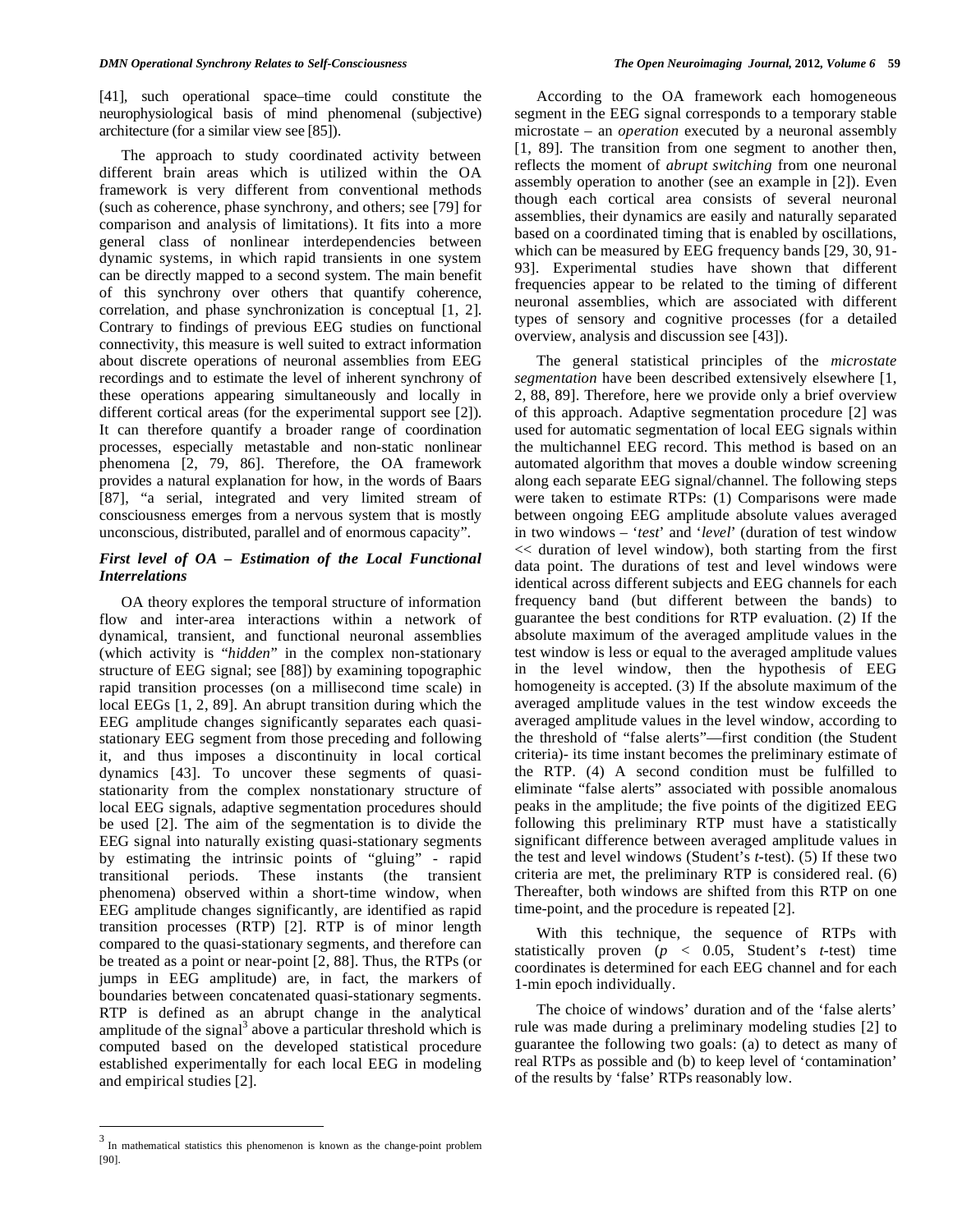

**Fig. (2). Schematic Illustration of the Index of Structural Synchrony (ISS) and its Stochastic Levels.** As an example, the calculations of ISS are shown for a healthy subject in rest condition, eyes closed. The *Y*-axis displays the ISS values found in the experiment (illustrated as bars). The *X*-axis displays the 170 possible pair combinations of 20 EEG channels  $(1 = 01-02, 2 = 01-P3, 3 = 01-P4, \dots 168 = Fz-F7, 169 = Fz-F7$  $Fz-F8$ ,  $170 = F7-F8$ ).

## *Second level of OA – Estimation of the Remote Operational (Functional) Connectivity*

 Temporal *synchronization* of multiple brain operations executed by different local and transient neuronal assemblies (operational synchrony) gives rise to a new level of brain abstractness – metastable brain states [1, 89]. These metastable brain states or functional Operational Modules (OMs), as we name them, supposed to underlie the realization of complex brain macrooperations: cognitive percepts, phenomenal objects, and reflective thoughts within the operational space-time continuum [43]. The synchronization of operations (i.e. *operational synchrony*) produced by different neuronal assemblies, which are located in different cortex regions, serve to bind spatially dispersed phenomenal features (bases of sensations) of a multimodal stimulus or objects into integrated and unified patterns of qualities and further into phenomenal objects or complex scenes [43] (see also [85]). Each OM is considered to be a metastable spatial-temporal pattern of brain activity, because the neuronal assemblies which are supposed to constitute it produce different operations/functions and each does its own inherent "job" (thus expressing an autonomous tendency), while at the same time still being temporally entangled with one other (and thus expressing the coordinated tendency) in order to execute a common complex operation or cognitive act of a higher hierarchy [86, 94]. As proposed by Kelso [95], metastability relates exactly to the constant interplay between these autonomous and interdependent tendencies (for further discussion see [39, 96]).

 At the EEG level, OM phenomenon is expressed through synchronization of the EEG quasi-stationary segments (indexed by Structural Synchrony, ISS) obtained from different brain locations [1, 2]. The details of this technique are beyond the scope of this article therefore we will only concentrate on some essential aspects. In brief, each RTP in the *reference* EEG channel (the channel with the minimal number of RTPs from any pair of EEG channels) was surrounded by a short "window" (ms). Any RTP from another (*test*) EEG channel was considered to coincide if it fell within this window. It can be noted that such coincidence of RTPs is related to a specific type of signal coupling – the structural synchronization of discrete events – which completely ignores the level of signal synchronization in the intervals (segments) between the coinciding RTPs [2]. To arrive at a direct estimate at the 5% level of statistical significance  $(p < 0.05)$  of the ISS, computer simulation of RTPs synchronization was undertaken based on random shuffling of time segments marked by RTPs (500 independent trials). As a result of this procedure, the stochastic levels of RTP coupling  $(ISS_{\rm stoh})$ , together with the upper and lower thresholds of  $ISS<sub>stab</sub>$  significance (5%) were calculated.

 The ISS tends towards zero if there is no synchronization between EEG segments derived from different EEG channels and has *positive* or *negative* values where such synchronization exists. Positive values (higher than upper stochastic level) indicate 'active' *coupling* of EEG segments (synchronization of EEG segments is observed significantly more often than expected by chance as a result of random shuffling during a computer simulation), whereas negative values (lower than low stochastic level) mark 'active' *decoupling* of segments (synchronization of EEG segments is observed significantly less than expected by chance as a result of random shuffling during a computer simulation). Dynamics of ISS and its positive and negative levels are shown on the Fig. (**2**). The strength of EEG structural synchrony is proportional to the actual value of ISS: the higher this value, the greater the strength of functional connection.

 Using pair-wise analysis, structural synchrony was identified in several (more than two) channels – synchrocomplexes (SC); these are described as operational modules – OM. The criterion for defining an OM is a sequence of the same synchrocomplexes (SC) during each 1 min epoch, whereas a SC is a set of EEG channels in which each channel forms a paired combination with valid values of ISS with all other EEG channels in the same SC; meaning that all pairs of channels in an SC have to have statistically significant ISS linking them together.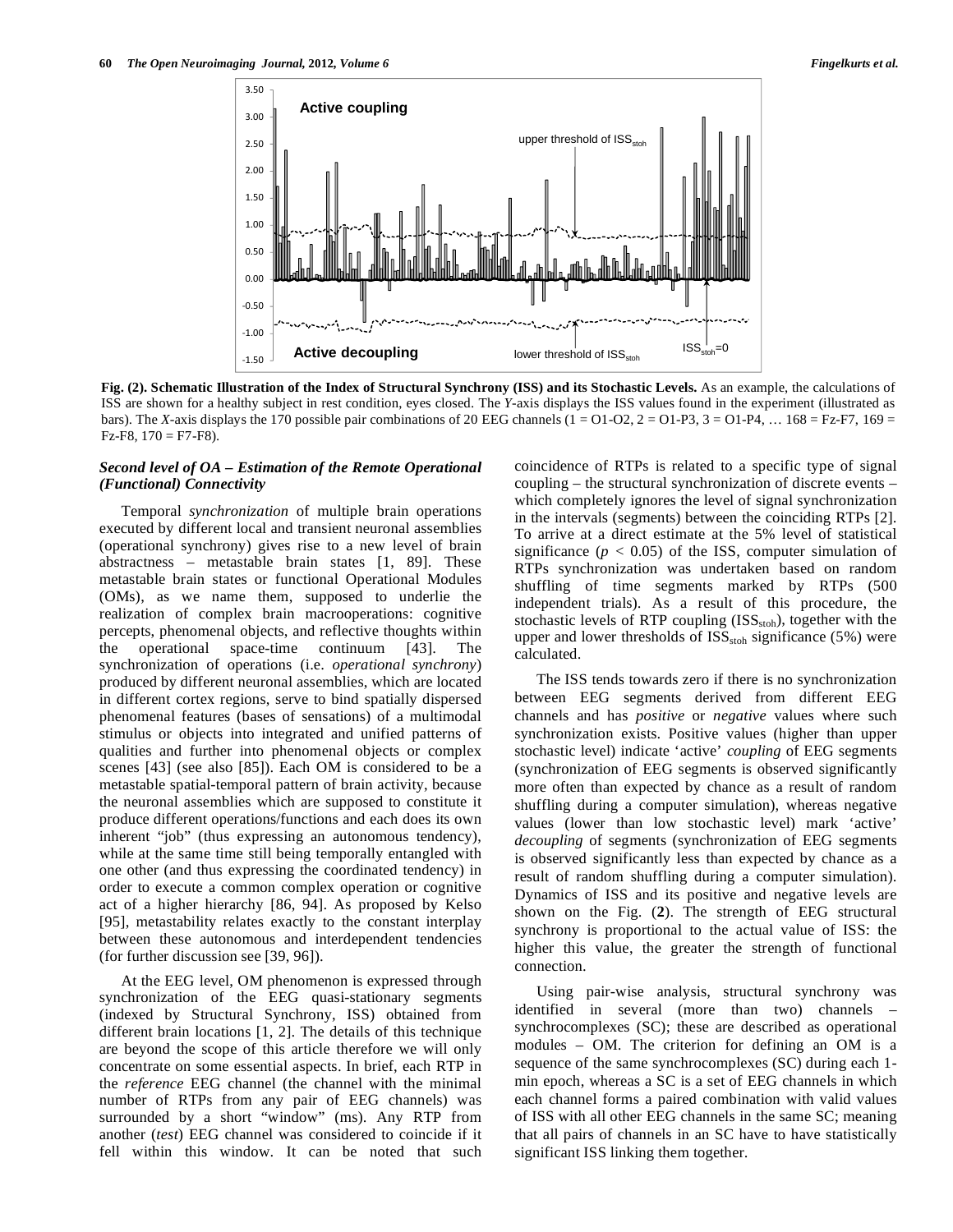**Table 1. Decrease (in %) in Strength of EEG Operational Synchrony for Posterior and Anterior Parts of DMN** 

| <b>NORM-VS</b>   |          |  |
|------------------|----------|--|
| <b>Posterior</b> | anterior |  |
| 12               | 63       |  |
| 14               | 48       |  |
| 32               | 66       |  |
| < 0.000001       |          |  |
|                  |          |  |

 As it has been proposed in our previous EEG study [24] a constellation of nine operationally synchronized cortical areas indexed by 3 distinct OMs (frontal OM:  $F_3-F_7-F_4$ ; left posterior OM:  $T_5-P_3-O_1$ ; and right posterior OM:  $T_6-P_4-O_2$ ) could account, in large part, for the DMN. Therefore the following scalp EEG positions (and correspondent to them cortical areas [97]) were used to estimate the operational synchrony within such OMs in this study: EEG positions  $F_3$ and  $F_4$  (left and right middle frontal gyruses or Brodmann's area 8), EEG position Fz (bilateral medial areas or Brodmann's area 6), EEG positions  $T_5$  and  $T_6$  (left and right middle temporal gyruses or Brodmann's area 21), EEG positions  $P_3$  and  $P_4$  (left and right precuneus or Brodmann's area 19), and EEG positions  $O_1$  and  $O_2$  (left and right middle occipital gyruses or Brodmann's area 18). These anatomical correlations of EEG electrode positions were taken from the reference study of Koessler *et al*. [97], where matching between EEG electrode positions and anatomical areas of the cortex was clearly established and analyzed using a new EEG-MRI sensor system and an automated projection algorithm (see also [98] for the correlations between EEG activity in a given electrode positions and correspondent to them cortical areas).

 Although it is often claimed that volume conduction is the main obstacle in interpreting EEG data in terms of brain connectivity, it has been shown previously experimentally and through modeling studies that the values of the ISS are sensitive to the morpho-functional organization of the cortex rather than to the volume conduction (for relevant details, we refer the reader to [2, 88]; substantial discussion of brain activity sources problem and volume conduction is presented in section 3.2 in [24]).

## *Statistics*

 The strength of EEG operational synchrony within the DMN was assessed using an ISS index (see previous subsection). The differences in strength of ISS patterns between different groups (NORM, MCS, and VS) were assessed using Wilcoxon *t*-test, which is used in the majority of functional connectivity studies (for the overview, see [99]). At first, all strength values of EEG ISS were averaged within each OM for all 1-min EEGs per group (NORM, MCS, or VS). During the final stage an average of ISS strength values for all three OMs was calculated for each group. Since we compared several conditions at a time, a Bonferroni correction was made in order to control for repeated observations of the same measures. *P* corrected is the value required to keep the number of false positives at *p*

**Table 2. The Number (in %) of Negative Values of EEG Operational Synchrony within DMN** 

|                   | <b>NORM</b> | <b>MCS</b>                  | <b>VS</b> |
|-------------------|-------------|-----------------------------|-----------|
| Alpha             | 1.9         | 3.7                         | 8.5       |
| Beta1             | 5           | 5.3                         | 8.2       |
| Beta <sub>2</sub> | 6.6         | 8.3                         | 12        |
| $P_{corrected}$   |             | < 0.05<br>n.s<br>< 0.000001 |           |

 $= 5$  %. Differences in the demographic data were assessed either by Wilcoxon *t*-test or by Chi-square test. Differences in the distribution of the percent changes between groups were assessed by Chi-square test.

## **RESULTS**

#### **Demographic Data**

 There were no significant differences between patients and healthy participants in terms of age  $(p = 0.28)$ . There were no significant differences between the MCS and VS groups in terms of age  $(p = 0.41)$  and time post brain injury  $(p = 0.46)$ , as well as distribution of TBI and non-TBI etiologies (43% TBI and 57% non-TBI in both groups), leftand right-side lesions  $(p = 0.62)$  and medicated vs nonmedicated patients ( $p = 0.82$ ).

#### **EEG Operational Synchrony Strength within the DMN**

We observed a significant decrease  $(p_{corrected} < 0.05 - 0.01)$ in the average strength of EEG operational synchrony (measured by the ISS index) within the DMN in MCS patients and even stronger decrease ( $p_{corrected} < 0.01$ ) in VS patients compared to healthy controls. There was also a significant difference between MCS and VS patients (*pcorrected* < 0.05-0.01). Similar differences were observed in all three (alpha, beta1 and beta 2) frequency bands (Fig. **3**). In the beta2 frequency band, while both MCS and VS patients demonstrated a decrease in the average strength of EEG operational synchrony compared to healthy volunteers, only the VS group showed a correspondingly significant decrease (*pcorrected* < 0.01) (Fig. **3**). Additionally in VS patients this value dropped lower than the stochastic level of synchrony, which was estimated to be  $\pm 1$  (see Fig. 2).

Detailed analysis revealed  $(p_{corrected} < 0.000001)$  that the anterior part of DMN was found to have the strongest decrease (48-66 %) in the EEG operational synchrony compared with the posterior areas (12-32 %) of the DMN (Table **1**).

## **Negative Values of EEG Operational Synchrony Strength within the DMN**

We also have found a significant increase ( $p_{corrected}$  < 0.05-0.000001) in the number of negative EEG connections within the DMN from healthy controls (1.9-6.6 %) to MCS (3.7-8.3 %) and then to VS (8.2-12 %) patients in all three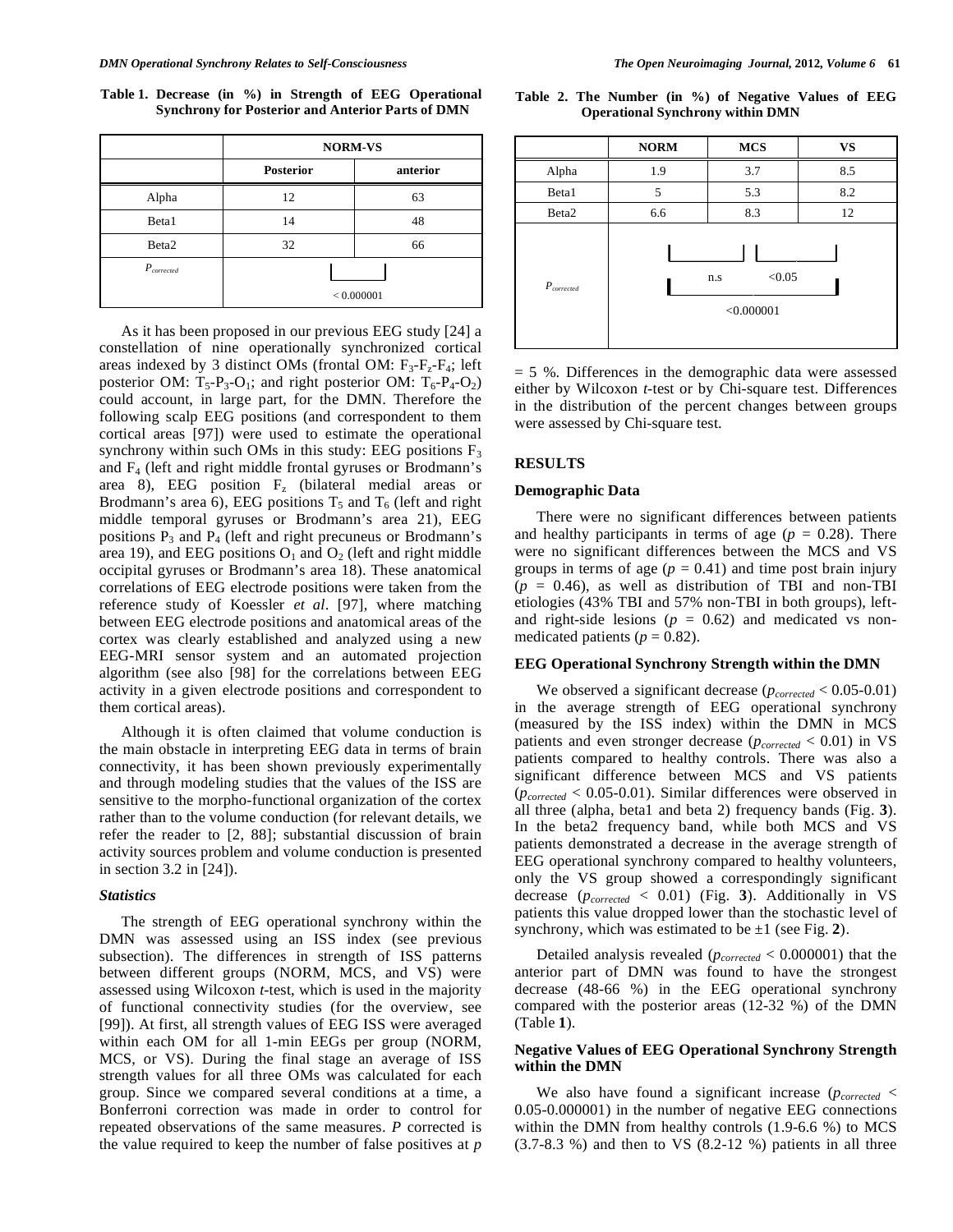

**Fig. (3). Default Mode Network EEG Operational Connectivity as a Function of self-Consciousness Loss.** The strength of EEG operational connectivity decreases from healthy full self-conscious controls (NORM), to minimally conscious (MCS) patients and then to vegetative (VS) patients. Horizontal line on Beta2 graph indicates the upper stochastic level of connectivity. Below this threshold any connectivity is random.  $^*$  –  $p_{corrected}$  < 0.05,  $^{**}$  –  $p_{corrected}$  < 0.01.

<u>.</u>

frequency bands (Table **2**). Though the difference between NORM and MCS reached statistical values only post-hoc (p < 0.05). The MCS and VS patients differed significantly  $(p_{corrected} < 0.05)$ . The largest number of negative EEG connections (6.6-12 %) was characteristic for the beta2 frequency band. As it has been described in the subsection *"Second level of OA"*, negative values of EEG operational synchrony mark EEG 'active' decoupling (see Fig. **2**).

## **DISCUSSION**

#### **Demographic Factors**

 Because there were no significant differences between the MCS and VS groups in terms of age and time post brain injury, distribution of TBI and non-TBI etiologies, left- and right-side lesions, and distribution of medicated vs nonmedicated patients, all these factors could not be responsible for the differences in EEG parameters found between MCS and VS groups. The absence of significant difference in age between healthy (NORM) subjects and both (MCS and VS) patient groups could not affect the observed differences between healthy subjects and patients.

# **EEG DMN Operational Synchrony Strength During Self-Awareness Expression**

 Our results confirmed both hypotheses (see *Introduction* section). The first and most straightforwardly predicted finding was that EEG DMN operational synchrony in all three (alpha, beta1 and beta 2) frequency bands was highest in healthy fully self-conscious subjects, lowest or even absent in VS patients, and intermediate in MCS patients: VS  $\langle MCS \leq NORM$  (Fig. 3). Considering that DMN has been shown to be involved in self-referential processing [12, 14- 16, 20-22], these results suggest that the *strength* of EEG DMN operational synchrony could be a potential indicator of a patient's expression of self-consciousness. It could differentiate VS patients who lacking self-consciousness from MCS patients who have partially preserved operational connectivity architecture of DMN. We may hypothesize here that such preserved integrity of DMN in MCS patients could in principle be capable of supporting a minimal expression of self.

 Fully conscious, healthy controls displayed a particular, relatively high level of operationally integrated DMN EEG architecture (Fig. **3**). It has been proposed that the neuronal processes which constitute DMN in healthy subjects are in a delicate metastable balance between local specialized processes and global integration [24]. Excess or lack of either process marks a deviation from this optimal state [36, 96, 100, 101]. Therefore, diminished or absent (like in the beta2 frequency band) operational synchrony**<sup>4</sup>** within the DMN in patients with severe brain injuries suggests a disruption of this network, all the way down to complete absence of any self-awareness, as in the VS patients of this study (Fig. **3**). A similar conclusion has been reached by Sarà *et al*. [104], who used EEG approximate entropy measure and found functional isolation and disconnection within the brain network in VS patients. At the same time such a disabling state could still be responsible for the experiences associated with cognitive operations executed without self- (and any other) consciousness; the so-called returning to a rigid stimulus-response behavior of lower animal species [105]. Considering the current understanding that only a particular dynamic balance of integrated and segregated processes within the brain networks is specific and sufficient to produce self- [24] and full-fledged consciousness [36, 39, 96, 41, 100, 101, 102], we could speculate further that the partially preserved EEG operational connectivity within DMN in  $VS^5$  may indicate a minimal level of synchrony that is already insufficient (in contrast to MCS) to support representational content, which has reference to self from the first-person perspective.

 This supposition is in line with the results from EEG event-related potential [106-108] and fMRI/PET [109, 110]

<sup>&</sup>lt;sup>4</sup> It has been suggested that functional disconnection of some elements from the system, while the elements by themselves could still be activated, would have virtually the same effect as the destruction or permanent inactivation of these elements [102]. This prediction was confirmed in computer simulations [103].

<sup>5</sup> At the same time, as we have discussed in [24], this fact may point to a more fundamental or intrinsic property of minimal integrity of DMN. It can be responsible for the need of the organism (even being unconscious) to integrate the internal representations and/or operations within so-called "central-model" to make them available for further selective resource allocation and processing. In this sense, such basic central-model may be unconscious.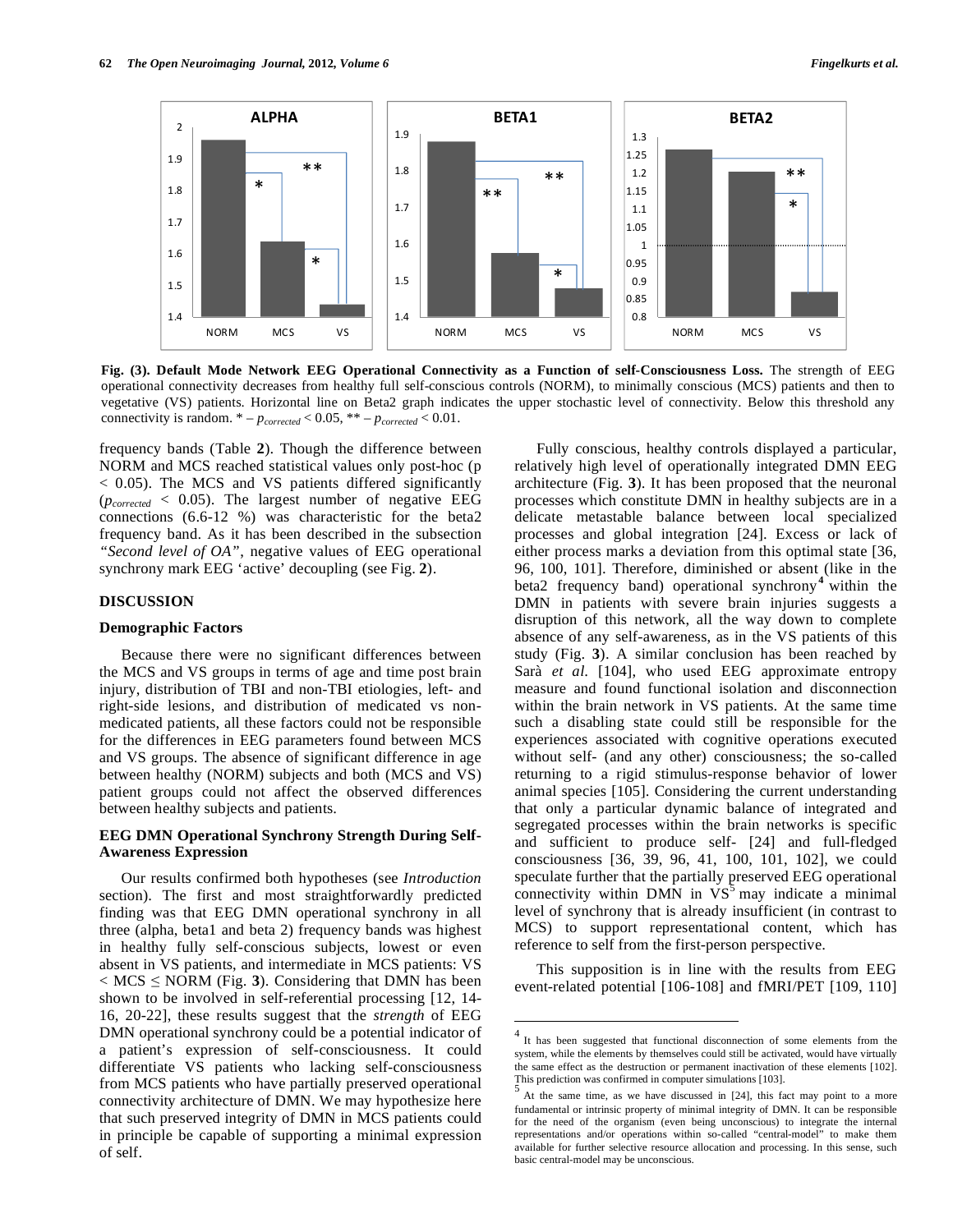studies. Based on these research, and considering that experimentally unconscious stimuli could evoke local eventrelated potentials [111-114] or even unconscious perception of word meanings [115], it has been suggested that simple neuronal responses of VS patients (a) represent at most only isolated cerebral functional modes [116-118] and (b) are autonomic and unconscious [119-121]. This is in line with the OA framework, which claims that simple processing operations could be responsible only for simple functions and/or phenomenal features; and that they are the building blocks of more complex operations responsible for complex/abstract functions and/or phenomenal objects or thoughts [43] (see also [122] for a similar view).

 Our second hypothesis was about the strongest decrease of EEG functional connectivity in frontal areas of the DMN in states characterized by a decreased expression of selfconsciousness (MCS and VS). This hypothesis was indeed confirmed: the anterior part of DMN was found to have the strongest decrease in the EEG operational synchrony compared with the posterior areas of the DMN (Table **1**) in MCS and VS. This second main finding complements previous results, thus showing the chief role of frontal areas in self-referential processing. The recruitment of frontal lobe areas has been described to be associated with (i) top-down attentional control [123], (ii) personal identity and past personal experiences [46], (iii) coordination of basic drives and of other influences on goal-directed behaviors [124], (iv) complete self-consciousness [45] and self-specific stimuli [11] and (v) preferential processing of 'own-name' stimuli [49]. Hence, it was suggested that the frontal module of DMN most likely provides a critical self-related context (experience of agency) for all human behaviors and activities [24] (see also [47]). This conclusion is also supported by the fact that the frontal areas are reciprocally connected with nearly all other cortical, subcortical, and brainstem structures [125], and thus, represent some kind of a hub which integrates motivational, emotional, sensory, motor, and mnemonic information [126], serving as the "observing self" to maintain any conscious state [11, 47, 127]. Frontal dysfunction usually leads to an impaired self, decreased will and energy, a tendency to engage in repetitive and stereotypical behavioral patterns, difficulty in response set, poor inhibitory control, abnormalities of affect and emotions, impulsivity, disinhibition and poor motivation [128-132]. At the same time, it has been shown repeatedly that for the *full expression of self-consciousness*, a parallel existence and interplay of frontal and parietal operationally synchronized spatio-temporal patterns (operational modules) within the same neuronal network are required [11, 127, 133-138].

 The third finding was about negative values of the index of EEG operational synchrony within the DMN which increased from healthy subjects, to MCS patients and reached its maximum in VS patients: VS > MCS > NORM (Table **2**). Within the framework of OA theory, these negative values reflect the process of *active decoupling* between operations executed by distant neuronal assemblies [2]. Such negative values of EEG operational synchrony were observed in situations when either conscious multimodal perception [139] or cognitive processing related to consciousness [140] failed. On the basis of these data, it is here suggested that the DMN of patients in VS, besides being operationally under-connected, was also characterized

by the process of active uncoupling of operations performed by neuronal assemblies, whose synchrony within a unified network has been suggested to be important for maintaining self-awareness [12, 14-16, 20-22]. Therefore, we could speculate that the ability to consciously access and integrate representational content about one's self could not be achieved in such VS patients. Conversely, the MCS patients had significantly less events of DMN uncoupling, thus leaving a possibility for self-referential processing to be *expressed for the time and to the extent* which are proportional to the degree of achieved DMN operational synchrony. Here we propose that unstable operational interactions within the DMN may underlie cognitive fluctuations observed in MCS patients. Since this synchrony is decreased in MCS patients compared to healthy fully selfconscious subjects, the expression of self-consciousness is also decreased in such MCS patients as it was assessed by the LCF scale (see *Methods* section). We further hypothesize that the emergence from MCS may then reflect a further recovery of the sufficient and dynamic integrity within DMN to support normal self-awareness and goal-directed behaviour.

## **The Functional Role of Alpha and Beta Frequency Bands in a Functionally Connected DMN**

 Our study has identified that operational integrity of DMN had nearly identical changes in alpha, beta1 and beta2 frequency bands (Fig. **3**) as a function of the selfconsciousness expression. Based on the previously established facts that among tested five EEG frequency bands (delta, theta, alpha, beta1 and beta 2) (a) only alpha, beta1 and beta2 rhythms have shown changes consistent with the analytical consciousness model [41] and (b) DMN has significant positive correlation only with alpha and beta rhythms [63-65], one needs to question what is the specific functional contribution of these alpha and beta frequency oscillations in DMN's overall role. This question is specifically important because usually adjacent frequency bands within the same neuronal network are associated with different functional brain states and compete with one other [141, 142].

 It has been shown that several rhythms can actually coexist in the same cortical area and/or interact among different cortical areas [143, 144] if their individual functions *complement* each other in the achieving the overall 'macro-function' of the integrated network [1, 2, 43, 89]. As we have observed in the subsection "*EEG-Signal Data Preprocessing*" of this paper, both alpha and beta frequency oscillations have functions important for the self-referential processing, which has been recently proposed to be the chief functional role of DMN [12, 14-16, 20-22]. According to a meta-analysis of imaging and psychological studies on the self [22] it is concluded that self-referential processing is at the bottom of what constitutes the experiential self. It is thought that such a 'self' is created using both 'concrete physical' and 'abstract' representations [145].

 As a general rule, alpha frequency oscillations are responsible for the *complex* and *abstract* neural representations due to integration of neuronal effects with long delays and large variability in delays, which lead to the involvement of large brain areas [141]. On the contrary, beta frequency oscillations subserve more precise and spatially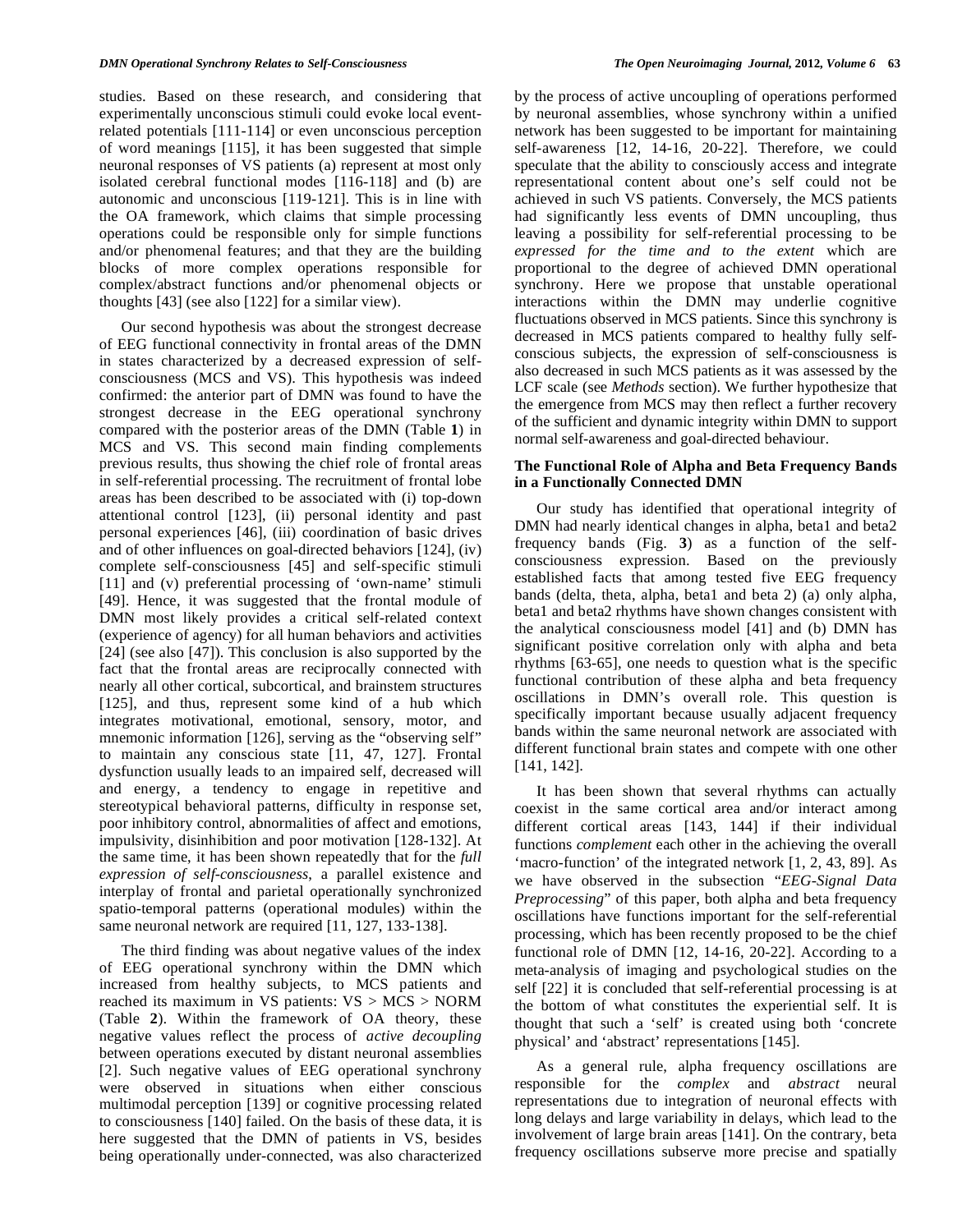limited neural representations due to incorporation of synaptic events from closely located regions with short synaptic delays and limited variability [141]. These neurophysiological peculiarities of alpha and beta frequency oscillations are responsible for their specific functional roles (see "*EEG-Signal Data Preprocessing*").

 Therefore it could be suggested that dynamic operational synchrony of these three frequency bands (alpha, beta1 and beta2) within the same neuronal network is thus essential for expressing DMN's putative role – allowing self-referential processing to take place so that reflective awareness become possible. Based on the literature data [69-71, 75, 76] we hypothesize that in such dynamically integrated network, *alpha activity* would determine a *coordinate top-down firstperson perspective* for cortical traces of discrete semantic representations that are supported by *beta oscillatory activity* [41]. Further, we propose that such an integrated network (DMN) would persist as long as subjects are engaged in active self-conscious behaviour [24]. Any decrease of such dynamic integrity within the DMN would thus result in a condition, probably present during VS (and, to a least degree, in the MCS), where raw sensory stimuli, that originate from both the outside and within the organism, could not be integrated in the context of a first-person meaningful narrative.

## **CONCLUSIONS, SIGNIFICANCE AND LIMITATIONS**

## **Concluding Discussion**

 The notion of self-consciousness is understood in terms of *first-person awareness* that one is in some mental state [25, 146]. This first-person awareness is widely accepted as an incredibly important part of normal human life [147]. It is assumed that the core of such experiential self is constituted by the *self-referential processes* [22]. Although there is limited fMRI evidence that the functional connectivity within the DMN may underlie a phenomenon referred to as self-awareness [50, 51, 148-150], none of the known studies have *explicitly* investigated neurophysiological functional interactions among brain areas that comprise the DMN as a function of self-consciousness expression. In order to address this question EEG operational synchrony analysis [1, 2] was conducted in non- and minimally communicative patients (in VS and MCS) to study the strength of operational synchrony within DMN as a function of selfconsciousness expression (indexed by LCF scale).

 In the present study we have found converging evidences (at least for the group level) for a *breakdown of EEG operational connectivity within the DMN* in non- and minimally communicative patients with severe brain injuries in proportion to the *degree of expression of clinical selfconsciousness* measured by the LCF scale. More specifically, we demonstrated that the strength of EEG operational synchrony within DMN was smallest or even absent in patients in VS, intermediate in patients MCS and highest in healthy fully self-conscious subjects:  $VS < MCS \leq$ NORM (Fig. **3**). At the same time the process of prohibition of coupling of operations performed by neuronal assemblies that comprise the DMN was highest in VS patients, intermediate in MCS patients and minimal in healthy fully self-conscious subjects:  $VS > MCS \geq NORM$  (Table 2). The strongest decrease in strength of EEG operational synchrony

 The observed breakdown in the ability of cortical areas to interact effectively within the DMN in MCS and especially in VS contrasts sharply with persistence of EEG operational synchrony in DMNs of normal subjects [24]. Therefore, we could conclude that it is *intact coordinated activity within the DMN* that is important for (a) enabling routine selfrepresentational processes to be integrated within a coherent phenomenal self-model [146, 151] which is subjectively experienced as a self [22] and (b) protecting such self-model from disintegration. It could be further proposed that *DMN persistent operational integrity* may allow discrete moments of "minimal self" to be integrated so that the experience of one's self-existence in the 'present' is continuously related to the 'past' and the 'future' [24]. When such integrity within DMN drops significantly as in the MCS or even below a critical level as in VS, the fading of self-consciousness until full its absence (VS is a clinical condition of complete unawareness of self) is observed.

 The reported alterations within DMN occurred across alpha, beta1 and beta2 frequency oscillations. Considering functional roles of these frequency bands [69-71, 75, 76] and their global (*abstract*) and specific (*motor-sensory*) processing complementarity [41], we could conclude that MCS and especially VS, among other discussed aspects, include impairment in the efficient integration of these processes. This conclusion agrees with the view that integration of information processed in the cerebral cortex networks might depend on the interplay between various frequency bands [152-154].

 Our findings on the EEG operational synchrony within the DMN in patients with disorders of consciousness *extend* previous fMRI studies on the DMN functional connectivity in patients with severe brain injuries [50, 51, 148-150] by presenting the results of an estimation of neuronal functional connectivity using the EEG procedure, which is a direct measure of electric current within masses of dendrites of neuronal cell assemblies [155]. Furthermore, EEG operational synchrony measure does not consider functional connectivity with respect to a single region only, as it is done in the seed voxel fMRI approaches, but gives rise to a whole, naturally interconnected network structure which emerges from inherent brain activity. To the best of our knowledge, the present study is the first presentation of DMN EEG functional interactions in non- and minimally communicative patients with severe brain injuries.

 At the same time, and in contrast to some researchers, we do not tend to interpret data on the DMN functional connectivity in terms of a full-fledged consciousness **<sup>6</sup>** . Consciousness is a very complex phenomenon, which subsumes an enormous amount of dynamic phenomenal features, patterns, and full-fledged objects, thoughts or scenes immediately present to a subject [26]; and the self is only one of such 'phenomenal objects' among many other [146]. In this context it is obvious (theoretically and empirically) that very limited number of brain structures that

1

<sup>6</sup> Data on the EEG operational architectonics that characterizes the full-fledged consciousness in the same cohort of patients are reported somewhere [41].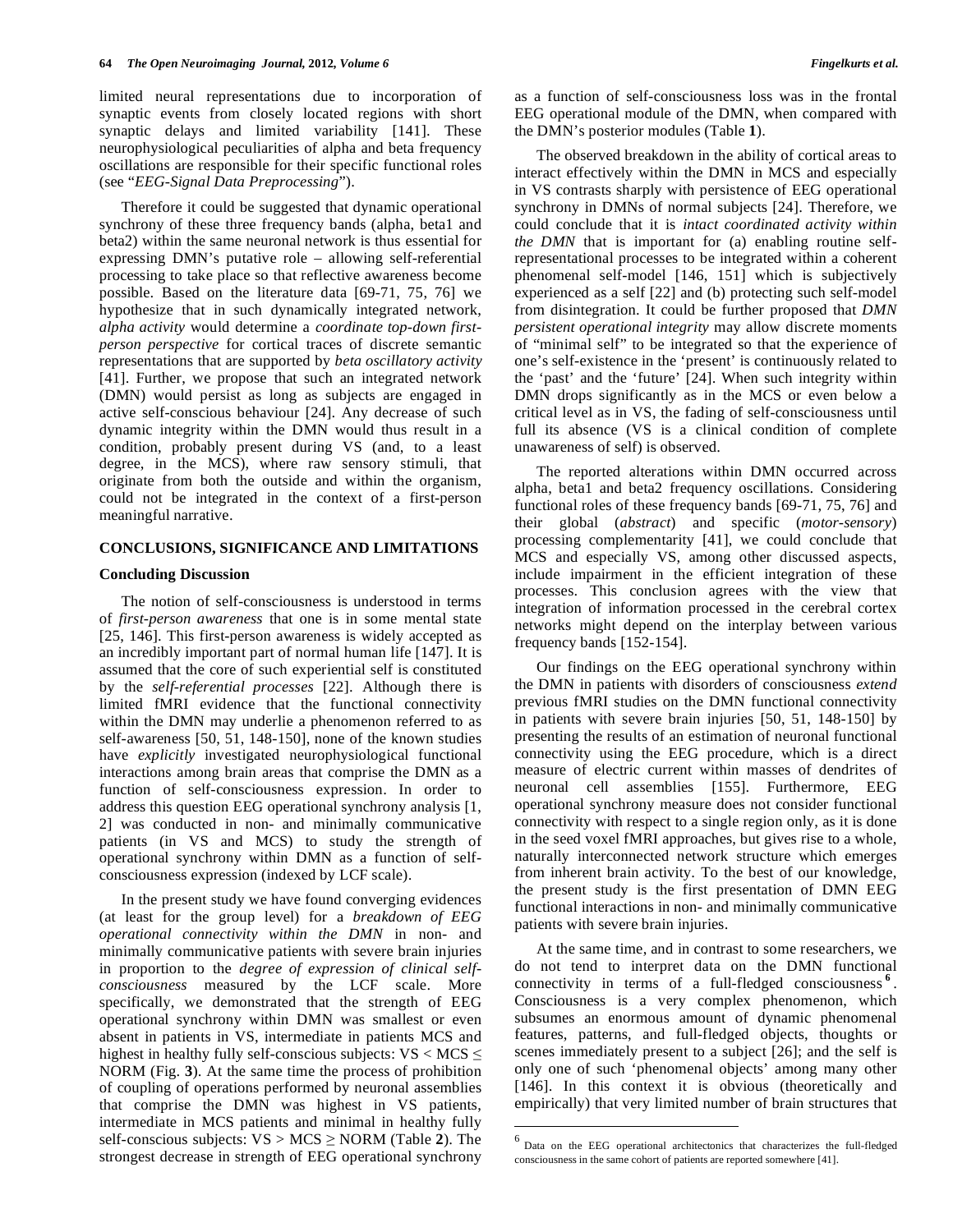constitute DMN could not support all multivariability and complexity of the global consciousness. In contrast, and as empirical studies suggest, the operationally integrated DMN could be a "*neural signature*" *of self-referential processes only*, with a control function of the overall behavior from a first-person perspective [24]. As it has been shown previously, the concrete conscious cognitive operations (other than self-referential) are supported by specific and transient operational modules, which are responsible for the presentation of specific and transient conscious states (for the overview see [43]). Therefore we could speculate that DMN has an *intermediary role* between sensory (external) and cognitive (internal) processing operations by *integrating* them within a unified first-person perspective taking framework.

#### **Clinical Significance**

 The importance of EEG resting state studies (that do not require active participation from the patient, which is particularly important in non- and minimally communicative patients with severe brain injuries [149]) and advantages of EEG screening in comparison to fMRI or PET studies from a clinical point of view has been discussed by us elsewhere [41]. Here we would like to stress briefly that after further validation of the results on the integrity of DMN we can expect to provide clinicians with an *objective instrument for signs of (un)consciousness of self*. We hope that such objective measure will help to reduce the currently very high level (37-43% [156-159]) of misdiagnosis of VS patients among patients with severe brain injuries.

## **Methodological Limitations**

 One limitation of this study is a relatively small experimental group sample  $(N = 21; 14 \text{ VS}$  patients and 7 MCS patients). As we have discussed elsewhere [41] the main reason for this is the difficulty in finding non- and minimally communicative patients with severe brain injuries that would fulfill all inclusion criteria and have comparable brain lesions. At the same time, we state that to confirm the presented in this paper results, future studies that include a larger group of patients is warranted.

 Second limitation concerns the cephalic EEG reference (mean of the signals from  $C_3$  and  $C_4$  electrodes). Because there is some possibility of distortion of the potentials' topography with such reference montage [160], future studies need to be organized with the most widely used and reliable EEG reference montage (linked ears) to verify the presented in this paper results.

 Considering the comment of Kotchoubey and Lang [80] that differences between chronically immobile, dependent patients with severe brain injuries and the healthy population are so great and diverse that any comparison between such groups would be meaningless, a healthy control group used in the presented study could represent the third potential limitation. However, as we discussed in detail elsewhere [41] there is sufficient evidence indicating that this putative limitation could be irrelevant. At the same time, we stress that to verify/confirm the results presented in this paper, future studies that include a control group of brain-damaged but fully conscious patients is warranted.

## **CONFLICT OF INTEREST**

 The authors confirm that this article content has no conflicts of interest.

#### **ACKNOWLEDGEMENTS**

 The authors thank Caterina Prestandrea (neurophysiology technician), who made all the EEG recordings and Carlos Neves (Computer Science specialist) for programming, technical, and IT support. Special thanks for English editing to Dmitry Skarin. This work was supported by BM-Science Centre, Finland. Authors declare no conflict of interests.

#### **REFERENCES**

- [1] Fingelkurts AnA, Fingelkurts AlA. Operational architectonics of the human brain biopotential field: Towards solving the mind-brain problem. Brain Mind 2001; 2: 261-96.
- [2] Fingelkurts AnA, Fingelkurts AlA. Brain-mind Operational Architectonics Imaging: technical and methodological aspects. Open Neuroimag J 2008; 2: 73-93.
- [3] Shulman GL, Fiez JA, Corbetta M, *et al*. Common blood flow changes across visual tasks. II. Decreases in cerebral cortex. J Cogn Neurosci 1997; 9: 648-63.
- [4] Gusnard DA, Raichle ME. Searching for a baseline: functional imaging and the resting human brain. Nat Rev Neurosci 2001; 2: 685-94.
- [5] Raichle ME, MacLeod AM, Snyder AZ, *et al*. A default mode of brain function. Proc Natl Acad Sci USA 2001; 98: 676-82.
- [6] Craik FIM, Moroz TM, Moscovich M, *et al*. In search of the self: a positron emission tomography study. Psychol Sci 1999; 10: 26-34.
- [7] Kircher TTJ, Senior C, Phillips ML, *et al*. Towards a functional neuroanatomy of self processing: effects of faces and words. Brain Res Cogn Brain Res 2000; 10: 133-44.
- [8] Gusnard DA, Akbudak E, Shulman GL, Raichle ME. Medial prefrontal cortex and self-referential mental activity: Relation to a default mode of brain function. Proc Natl Acad Sci USA 2001; 98: 4259-64.
- [9] Lou HC, Luber B, Crupain M, *et al*. Parietal cortex and representation of the mental Self. Proc Natl Acad Sci USA 2004; 101: 6827-32.
- [10] Vinogradov S, Luks TL, Simpson GV, *et al*. Brain activation patterns during memory of cognitive agency. Neuroimage 2006; 31: 896-905.
- [11] Qin P, Northoff G. How is our self related to midline regions and the default-mode network? Neuroimage 2011; 57: 1221-33.
- [12] Lou HC, Luber B, Stanford A, Lisanby SH. Self-specific processing in the default network: a single-pulse TMS study. Exp Brain Res 2010; 207: 27-38.
- [13] Christoff K, Ream JM, Geddes LPT, Gabrieli JDE. Evaluating selfgenerated information: anterior prefrontal contributions to human cognition. Behav Neurosci 2003; 117: 1161-8.
- [14] Wicker B, Ruby P, Royet JP, Fonlupt P. A relation between rest and the self in the brain? Brain Res Rev 2003; 43: 224-30.
- [15] Gusnard DA. Being a self: considerations from functional imaging. Conscious Cogn 2005; 14: 679-97.
- [16] Schilbach L, Eickhoff SB, Rotarska-Jagiela A, Fink GR, Vogeley K. Minds at rest? Social cognition as the default mode of cognizing and its putative relationship to the "default system" of the brain. Conscious Cogn 2008; 17: 457-67.
- [17] Buckner RL, Carroll DC. Self-projection and the brain. Trends Cogn Sci 2007; 11: 49-57.
- [18] Andrews-Hanna J, Reidler J, Sepulcre J, Poulin R, Buckner R. Functional-anatomic fractionation of the brain's default network. Neuron 2010; 65: 550-62.
- [19] Spreng RN, Grady CL. Patterns of brain activity supporting autobiographical memory, prospection, and theory-of-mind and their relationship to the default mode network. J Cogn Neurosci 2010; 22: 1112-23.
- [20] Beer JS. The default self: Feeling good or being right? Trends Cogn Sci 2007; 11: 187-9.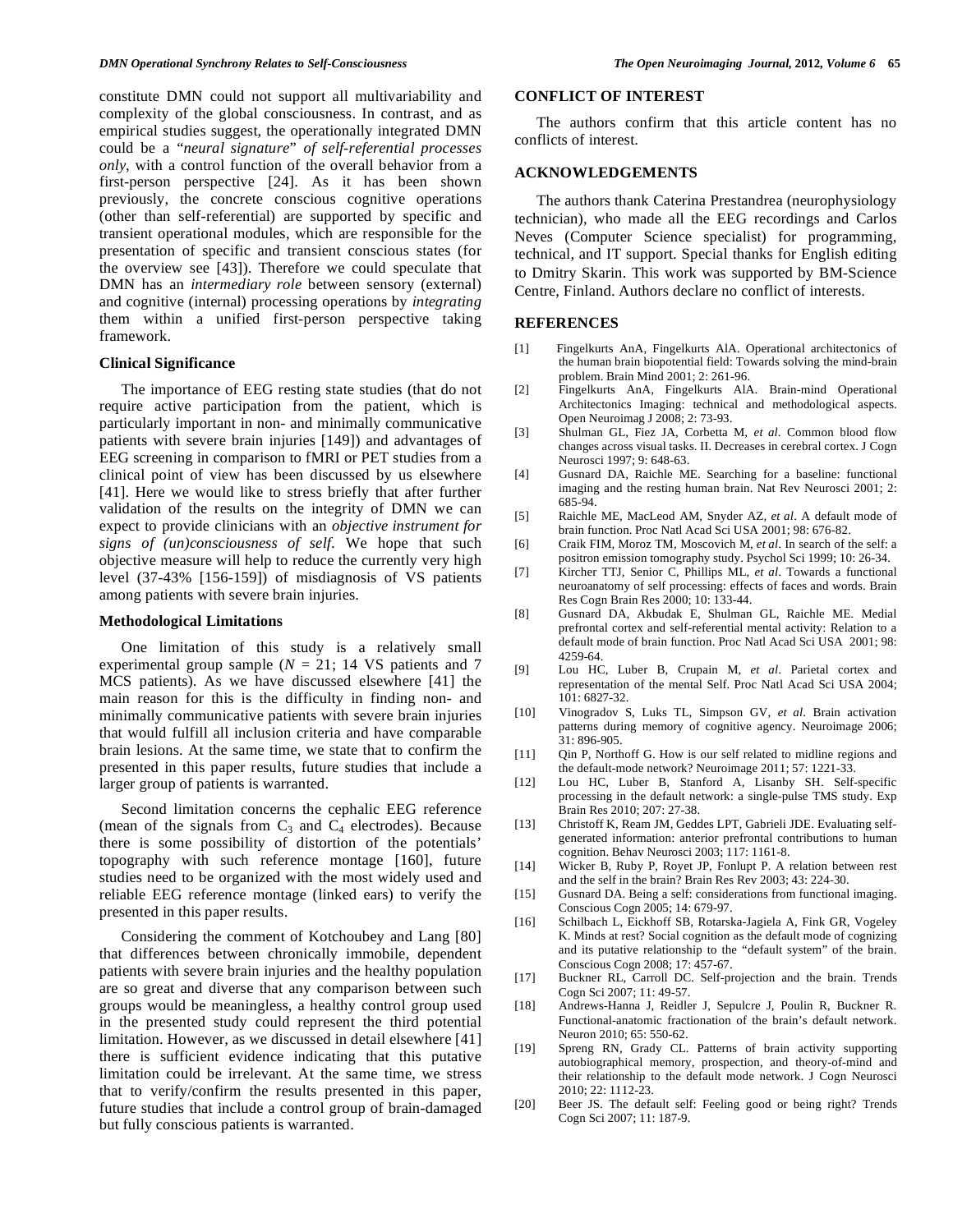- [21] Vogeley K, May M, Ritzl A, *et al*. Neural correlates of first-personperspective as one constituent of human selfconsciousness. J Cogn Neurosci 2004; 16: 817-27.
- [22] Northoff G, Heinzel A, de Greck M, *et al*. Self-referential processing in our brain-A meta-analysis of imaging studies on the self. Neuroimage 2006; 31: 440-57.
- [23] Demertzi A, Vanhaudenhuyse A, Bruno M-A, *et al*. Is there anybody in there? Detecting awareness in disorders of consciousness. Expert Rev Neurother 2008; 8: 1719-30.
- [24] Fingelkurts AnA, Fingelkurts AlA. Persistent operational synchrony within brain default-mode network and self-processing operations in healthy subjects. Brain Cogn 2011; 75: 79-90.
- [25] Newen A, Vogeley K. Self-representation: searching for a neural signature of self-consciousness. Conscious Cogn 2003; 12: 529-43.
- [26] Revonsuo A. Inner presence: consciousness as a biological phenomenon. Cambridge, MA: MIT Press 2006.
- [27] Windt J, Metzinger T. The philosophy of dreaming and selfconsciousness: What happens to the experiential subject during the dream state? In: Barrett D, McNamara P, Eds. The new science of dreaming. volume 3: cultural and theoretical perspectives. Westport, CT & London: Praeger Imprint/Greenwood Publishers 2007; pp. 193-247.
- [28] Birn RM, Murphy K, Bandettini PA. The effect of respiration variations on independent component analysis results of resting state functional connectivity. Hum Brain Mapp 2008; 29: 740-50.
- [29] Freeman WJ. Mass action in the nervous system. New York: Academic Press 1975.
- [30] Freeman WJ. Tutorial on neurobiology: From single neurons to brain chaos. Int J Bifurcat Chaos 1992; 2: 451-82.
- [31] Yuan H, Zotev V, Phillips R, Drevets WC, Bodurka J. Spatiotemporal dynamics of the brain at rest — Exploring EEG microstates as electrophysiological signatures of BOLD resting state networks. Neuroimage 2012; 60: 2062-72.
- [32] Musso F, Brinkmeyer J, Mobascher A, Warbrick T, Winterer G. Spontaneous brain activity and EEG microstates. A novel EEG/fMRI analysis approach to explore resting-state networks. Neuroimage 2010; 52: 1149-61.
- [33] Livanov MN. Spatial organization of cerebral processes. New York: Wiley 1977.
- [34] Nunez PL. Toward a quantitative description of large-scale neocortical dynamic function and EEG. Behav Brain Sci 2000; 23: 371-98.
- [35] John ER. A field theory of consciousness. Conscious Cogn 2001; 9: 184-213.
- [36] Stam CJ. Nonlinear brain dynamics. NY: Nova Science Publishers Inc., 2006.
- [37] Vygotsky LS. Psychology and localization of functions. Neuropsychologia 1965; 3: 381-6 (Russian edition, 1934).
- [38] Leontyev AN. Activity, Consciousness, Self. Moscow: Nauka 1975.
- [39] Bressler SL, Kelso JAS. Cortical coordination dynamics and cognition. Trends Cogn Sci 2001; 5: 26-36.
- [40] Koenig T, Prichep L, Lehmann D, *et al*. Millisecond by millisecond, year by year: normative EEG microstates and developmental stages. Neuroimage 2002; 16: 41-8.
- [41] Fingelkurts AnA, Fingelkurts AlA, Bagnato S, Boccagni C, Galardi G. Towards operational architectonics of consciousness: basic evidence from patients with severe cerebral injuries. Cogn Process 2012; 13: 111-31.
- [42] Laureys S. The neural correlate of (un)awareness: lessons from the vegetative state. Trends Cogn Sci 2005; 9: 556-9.
- [43] Fingelkurts AnA, Fingelkurts AlA, Neves CFH. Natural world physical, brain operational, and mind phenomenal space-time. Phys Life Rev 2010; 7: 195-249.
- [44] Gouvier WD, Blanton PD, LaPorte KK, Nepomuceno C. Reliability and validity of the disability rating scale and the levels of cognitive functioning scale in monitoring recovery from severe head injury. Arch Phys Med Rehabil 1987; 68: 94-7.
- [45] Uhtomskiy AA. Dominanta. Moscow-Leningrad: Nauka 1966.
- [46] Luria AR. The frontal lobes and the regulation of behavior. In: Pribram KH, Luria AR, Eds. Psychophysiology of the frontal lobes. New York: Academic Press 1973; pp. 3-26.
- [47] Baars BJ, Ramsøy TZ, Laureys S. Brain, conscious experience and the observing self. Trends Neurosci 2003; 26: 671-5.
- [48] Feinberg TE, Keenan JP. Where in the brain is the self? Conscious Cogn 2005; 14: 661-78.
- [49] Qin P, Di H, Liu Y, *et al*. Anterior cingulate activity and the self in disorders of consciousness. Hum Brain Mapp 2010; 31: 1993-2002.
- [50] Boly M, Tshibanda L, Vanhaudenhuyse A, *et al*. Functional connectivity in the default network during resting state is preserved in a vegetative but not in a brain dead patient. Hum Brain Mapp 2009; 30: 2393-400.
- [51] Cauda F, Micon BM, Sacco K, *et al*. Disrupted intrinsic functional connectivity in the vegetative state. J Neurol Neurosurg Psychiatr 2009; 80: 429-31.
- [52] ANA Committee on Ethical Affairs. Persistent vegetative state: Report of the American Neurological Association Committee on Ethical Affairs. Ann Neurol 1993; 33: 386-90.
- [53] The Multi-Society Task Force on PVS. Medical aspects of the persistent vegetative state (1). N Engl J Med 1994; 330: 1499-508.
- [54] Royal College of Physicians (UK). The vegetative state: guidance on diagnosis and management. A report of a working party of the Royal College of Physicians. Clin Med 2003; 2: 249-54.
- [55] Jennett B, Bond M. Assessment of outcome after severe brain damage. Lancet 1975; 1: 480-4.
- [56] Jennett B, Snoek J, Bond MR, Brooks N. Disability after severe brain injury: observations on the use of the Glasgow Outcome Scale. J Neurol Neurosurg Psychiatr 1981; 44: 285-93.
- [57] Giacino JT, Kalmar K, Whyte J. The JFK coma recovery scalerevised: measurement characteristics and diagnostic utility. Arch Phys Med Rehabil 2004; 85: 2020-9.
- [58] Bagnato S, Boccagni C, Prestandrea C, *et al*. Prognostic value of standard EEG in traumatic and non-traumatic disorders of consciousness following coma. Clin Neurophysiol 2010; 121: 274- 80.
- [59] Boccagni C, Bagnato S, Sant'Angelo A, Prestandrea C, Galardi G. Usefulness of standard EEG in predicting the outcome of patients with disorders of consciousness following anoxic coma. J Clin Neurophysiol 2011; 28: 489-92.
- [60] Giacino JT, Ashwal S, Childs N, *et al*. The minimally conscious state. Definition and diagnostic criteria. Neurology 2002; 58: 349- 53.
- [61] Cologan V, Schabus M, Ledoux D, *et al*. Sleep in disorders of consciousness. Sleep Med Rev 2010; 14: 97-105.
- [62] Faulkner EA. Introduction to the theory of linear systems. London: Chapman & Hall 1969.
- [63] Laufs H, Kleinschmidt A, Beyerle A, *et al*. EEG-correlated fMRI of human alpha activity. Neuroimage 2003; 19: 1463-76.
- [64] Mantini D, Perrucci MG, Del Gratta C, Romani GL, Corbetta M. Electrophysiological signatures of resting state networks in the human brain. Proc Natl Acad Sci USA 2007; 104: 13170-5.
- [65] Snyder AZ, Raichle ME. Studies of the human brain combining functional neuroimaging and electrophysiological methods. In: Ullsperger M, Debener S, Eds. Simultaneous EEG and fMRI. Recording, analysis, and application. Oxford: Oxford University Press 2010; pp. 46-65.
- [66] Fingelkurts AlA, Fingelkurts AnA, Bagnato S, Boccagni C, Galardi G. EEG oscillatory states as neuro-phenomenology of consciousness as revealed from patients in vegetative and minimally conscious states. Conscious Cogn 2012; 21: 149-69.
- [67] Sleigh JW, Galletly DC. A model of the electrocortical effects of general anesthesia. Br J Anaesth 1997; 78: 260-3.
- [68] Kuizenga K, Wierda JMKH, Kalkman CJ. Biphasic EEG changes in relation to loss of consciousness during induction with thiopental, propofol, etomidate, midazolam or sevoflurane. Br J Anaesth 2001;  $86.354-60.$
- [69] Knyazev GG. Motivation, emotion, and their inhibitory control mirrored in brain oscillations. Neurosci Biobehav Rev 2007; 31: 377-95.
- [70] Babiloni C, Vecchio F, Miriello M, Romani GL, Rossini PM. Visuo-spatial consciousness and parieto-occipital areas: a highresolution EEG study. Cereb Cortex 2006; 16: 37-46.
- [71] Shaw JC. The Brain's alpha rhythms and the mind. Amsterdam: Elsevier Science BV 2003.
- [72] Mundy-Castle AC. The electroencephalogram and mental activity. Electroencephalogr Clin Neurophysiol 1957; 9: 643-55.
- [73] Ray WJ, Cole HW. EEG alpha activity reflects attentional demands, and beta activity reflects emotional and cognitive processes. Science 1985; 228: 750-2.
- [74] Sokolov EN. Higher nervous functions: the orienting reflex. Annu Rev Physiol 1963; 25: 545-80.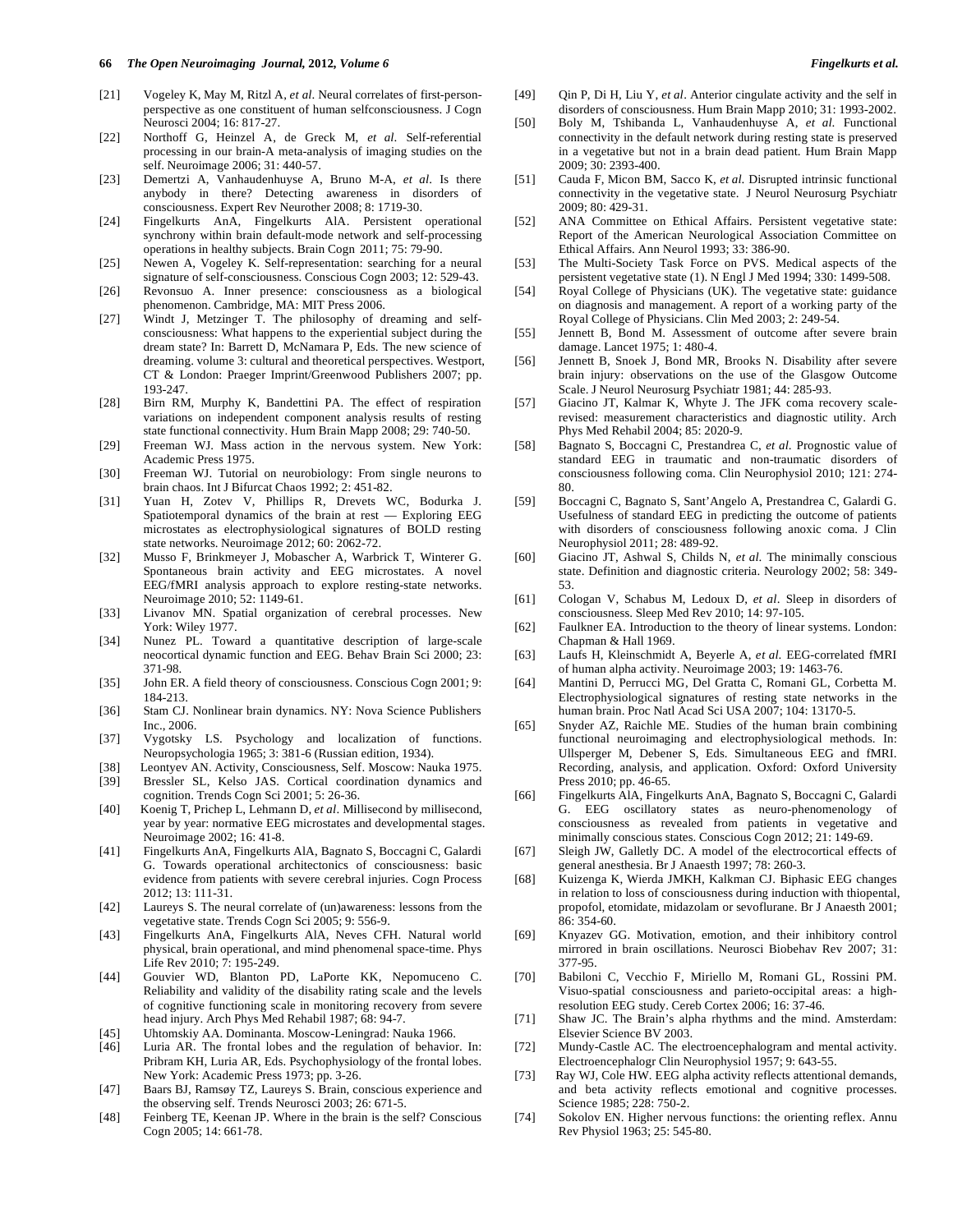- [75] Rusalova MN. Frequency-amplitude characteristics of the EEG at different levels of consciousness. Ross Fiziol Zh I M Sechenova 2005; 91: 353-63 (in Russian).
- [76] Lazarev VV. The relationship of theory and methodology in EEG studies of mental activity. Int J Psychophysiol 2006; 62: 384-93.
- [77] Fingelkurts AlA, Fingelkurts AnA, Krause CM. Composition of brain oscillations and their functions in the maintenance of auditory, visual and audio-visual speech percepts: An exploratory study. Cogn Process 2007; 8: 183-99.
- [78] Friston K. Beyond phrenology: What can neuroimaging tell us about distributed circuitry? Annu Rev Neurosci 2002; 25: 221-50.
- [79] Fingelkurts AnA, Fingelkurts AlA, Kähkönen S. Functional connectivity in the brain - is it an elusive concept? Neurosci Biobehav Rev 2005; 28: 827-36.
- [80] Kotchoubey B, Lang S. Intuitive versus theory-based assessment of consciousness: The problem of low-level consciousness. Clin Neurophysiol 2011; 122: 430-2.
- [81] Tononi G. Consciousness as integrated information: A provisional manifesto. Biol Bull 2008; 215: 216-42.
- [82] Freeman WJ. The use of codes to connect mental and material aspects of brain function: comment on "Natural world physical, brain operational, and mind phenomenal space-time" by AA Fingelkurts, AA Fingelkurts, and CFH Neves. Phys Life Rev 2010;  $7:260-1$
- [83] Marchetti G. Mind and brain operations: commentary on "Natural world physical, brain operational, and mind phenomenal spacetime" by Andrew A. Fingelkurts, Alexander A. Fingelkurts and Carlos F. H. Neves. Phys Life Rev 2010; 7: 254-5.
- [84] Klemm WR. Neural representations of the sense of self. Adv Cogn Psychol 2011; 7: 16-30.
- [85] Feinberg TE. The nested hierarchy of consciousness: A neurobiological solution to the problem of mental unity. Neurocase 2000; 6: 75-81.
- [86] Fingelkurts AnA, Fingelkurts AlA. Making complexity simpler: multivariability and metastability in the Brain. Int J Neurosci 2004; 114: 843-62.
- [87] Baars BJ. How does a serial, integrated and very limited stream of consciousness emerge from a nervous system that is mostly unconscious, distributed, parallel and of enormous capacity? In: Experimental and Theoretical Studies of Consciousness. CIBA Foundation Symposium, vol. 174. Chichester: Wiley, 1993.
- [88] Kaplan AYN, Fingelkurts AnA, Fingelkurts AlA, Borisov SV, Darkhovsky BS. Nonstationary nature of the brain activity as revealed by EEG/MEG: Methodological, practical and conceptual challenges. Signal Process 2005; 85: 2190-212.
- [89] Fingelkurts AnA, Fingelkurts AlA. Mapping of the brain operational architectonics. In: Chen FJ, Ed. Focus on brain mapping research. Chapter 2. NY: Nova Science Publishers Inc, 2005; pp. 59-98.
- [90] Brodsky BE, Darkhovsky BS. Nonparametric methods in changepoint problems. Dordrecht: Kluwer 1993.
- [91] Freeman WJ. The wave packet: An action potential for the 21st century. J Integr Neurosci 2003; 2: 3-30.
- [92] Başar E, Başar-Eroglu C, Karakas S, Schurmann M. Gamma, alpha, delta, and theta oscillations govern cognitive processes. J Psychophysiol 2001; 39: 241-8.
- [93] Basar E. The theory of the whole-brain-work. Int J Psychophysiol 2006; 60: 133-8.
- [94] Fingelkurts AnA, Fingelkurts AlA, Neves CFH. Phenomenological architecture of a mind and Operational Architectonics of the brain: the unified metastable continuum. New Math Nat Comput 2009; 5: 221-44.
- [95] Kelso JAS. Dynamic Patterns: The self-organization of brain and behavior. Cambridge, MA: MIT Press 1995.
- [96] Kelso JAS, Engstrøm D. The complementary nature. Cambridge, MA: MIT Press 2006.
- [97] Koessler L, Maillard L, Benhadid A, *et al*. Automated cortical projection of EEG sensors: Anatomical correlation via the international 10-10 system. Neuroimage 2009; 46: 64-72.
- [98] Kaiser DA. QEEG. State of the art, or state of confusion. J Neurother 2000; 1530-017X: 57-75.
- [99] Weiss S, Rappelsberger P. Long-range EEG synchronization during word encoding correlates with successful memory performance. Brain Res Cogn Brain Res 2000; 9: 299-312.
- [100] Bressler SL, McIntosh AR. The role of neural context in large-scale neurocognitive network operations. In: Jirsa VK, McIntosh AR,

Eds. Handbook of brain connectivity. USA: Springer 2007; pp. 403-19.

- [101] Fingelkurts AnA, Fingelkurts AlA. Alpha rhythm operational architectonics in the continuum of normal and pathological brain states: Current state of research. Int J Psychophysiol 2010; 76: 93- 106.
- [102] Tononi G, Edelman GM. Consciousness and complexity. Science 1998; 282: 1846-51.
- [103] Tononi G. An information integration theory of consciousness. BMC Neurosci 2004; 5: 42.
- [104] Sarà M, Pistoia F, Pasqualetti P, *et al*. Functional isolation within the cerebral cortex in the vegetative state: a nonlinear method to predict clinical outcomes. Neurorehabil Neural Repair 2011; 25: 35-42.
- [105] Kinsbourne M. A continuum of self-consciousness that emerges in phylogeny and ontogeny. In: Terrace HS, Metcalfe J, Eds. The missing link in cognition: origins of self-reflective consciousness. New York: Oxford University Press 2005; pp. 142-56.
- [106] Neumann N, Kotchoubey B. Assessment of cognitive functions in severely paralysed and severely brain-damaged patients: neuropsychological and electrophysiological methods. Brain Res Brain Res Protoc 2004; 14: 25-36.
- [107] Kotchoubey B. Event-related potential measures of consciousness: two equations with three unknowns. In: Laureys S, Ed. Progress in brain research. Amsterdam: Elsevier BV 2005; vol 150: pp. 427-44.
- [108] Perrin F, Schnakers C, Schabus M, *et al*. Brain response to one's own name in Vegetative State, Minimally Conscious State, and Locked-in Syndrome. Arch Neurol 2006; 63: 562-9.
- [109] Laureys S, Antoine S, Boly M, *et al*. Brain function in the vegetative state. Acta Neurol Belg 2002; 102: 177-85.
- [110] Boly M, Faymonville ME, Peigneux P, *et al*. Auditory processing in severely brain injured patients: differences between the minimally conscious state and the persistent vegetative state. Arch Neurol 2004; 61: 233-8.
- [111] Kihlstrom JF. The cognitive unconscious. Science 1987; 237: 1445-52.
- [112] Brazdil M, Rektor I, Daniel P, Dufek M, Jurak P. Intracerebral event-related potentials to subthreshold target stimuli. Clin Neurophysiol 2001; 112: 650-61.
- [113] Yingling CD. Neural mechanisms of unconscious cognitive processing. Clin Neurophysiol 2001; 112: 157-8.
- [114] Baars BJ. The conscious access hypothesis: origins and recent evidence. Trends Cogn Sci 2002; 6: 47-52.
- [115] Naccache L, Dehaene S. Unconscious semantic priming extends to novel unseen stimuli. Cognition 2001; 80: 215-29.
- [116] Kinney HC, Samuels MA. Neuropathology of the persistent vegetative state: a review. J Neuropathol Exp Neurol 1994; 53: 548-58.
- [117] Schiff ND, Plum F. Cortical function in the persistent vegetative state. Trends Cogn Sci 1999; 3: 43-4.
- [118] Schiff ND, Ribary U, Moreno DR, *et al*. Residual cerebral activity and behavioural regments can remain in the persistently vegetative brain. Brain 2002; 125: 1210-34.
- [119] Schönle PW, Schwall D. Habituation des blinkreflexes als zeichen früher lernvorgänge bei apallischen patienten. In von Wild K, Ed. Spektrum der Neurorehabilitation München - Bern - Wien - New York: Zuckschwerdt 1993; pp. 158-63.
- [120] Schoenle PW, Witzke W. How vegetative is the vegetative state? Preserved semantic processing in vegetative state patients: evidence from N400 eventrelated potentials. NeuroRehabilitation 2004; 19: 329-34.
- [121] Kobylarz EJ, Schiff ND. Functional imaging of severely braininjured patients. Progress, challenges, and limitations. Arch Neurol 2004; 61: 1357-60.
- [122] Feinberg TE. The nested neural hierarchy and the self. Conscious Cogn 2011; 20: 4-15.
- [123] Levine B, Turner GR, Tisserand D, *et al*. The functional neuroanatomy of episodic and semantic autobiographical remembering: A prospective functional MRI study. J Cogn Neurosci 2004; 16: 1633-46.
- [124] Raichle ME, Gusnard DA. Intrinsic brain activity sets the stage for expression of motivated behavior. J Comp Neurol 2005; 493: 167- 76.
- [125] Fuster JM. Frontal lobes. Curr Opin Neurobiol 1993; 3: 160-5.